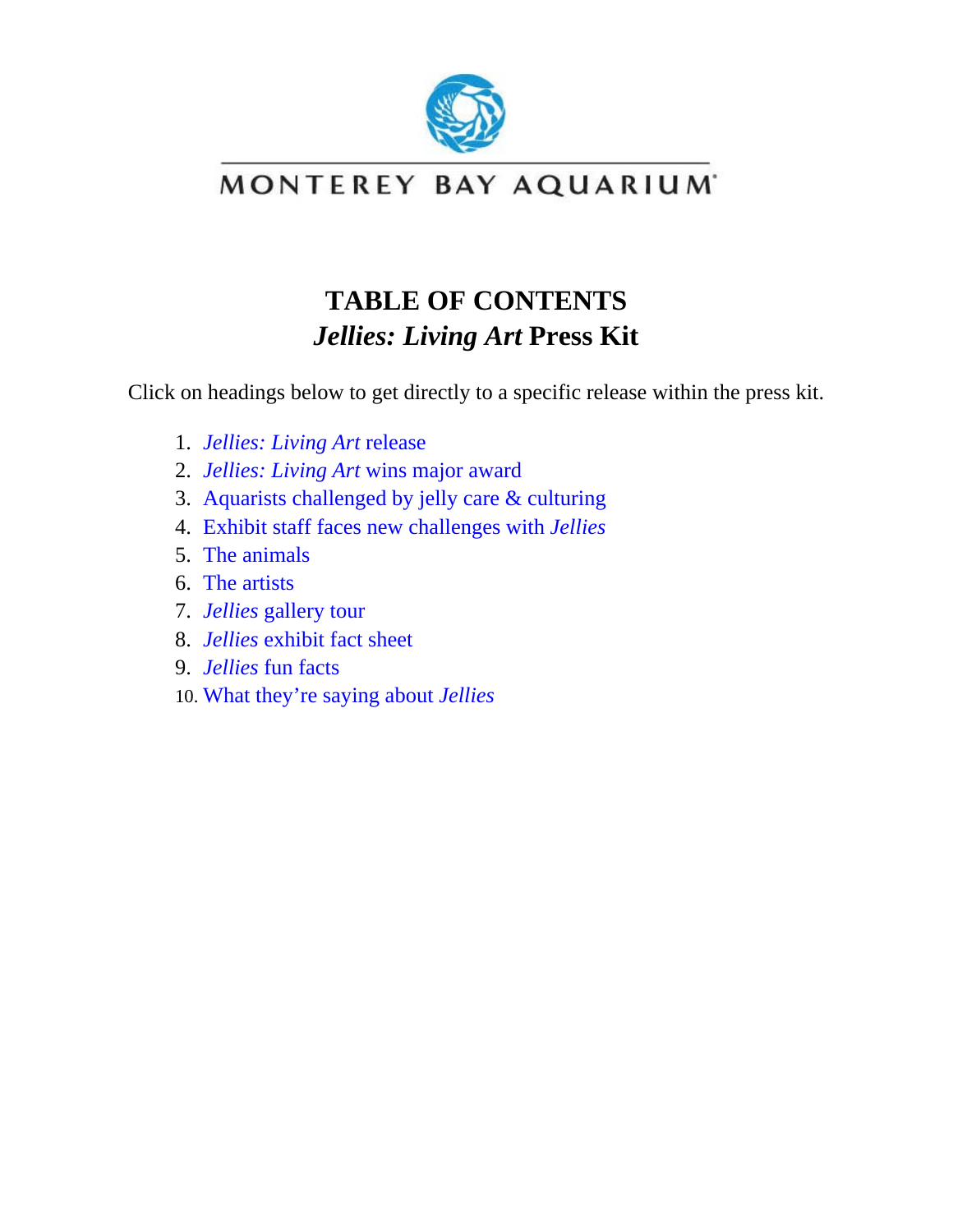

### <span id="page-1-0"></span>**NEWS RELEASE FOR IMMEDIATE RELEASE**

For information contact:

Ken Peterson (831) 648-4922; [kpeterson@mbayaq.org](mailto:kpeterson@mbayaq.org) Karen Jeffries (831) 644-7548; [kjeffries@mbayaq.org](mailto:kjeffries@mbayaq.org) Angela Hains, (831) 647-6804; [ahains@mbayaq.org](mailto:ahains@mbayaq.org)

# **'JELLIES: LIVING ART' EXHIBIT DAZZLES VISITORS WITH GRACEFUL ANIMALS, FINE ART, POETRY, VIDEO**

Visitors to the Monterey Bay Aquarium can groove to the beat and beauty of *Jellies: Living Art*  for a few more years – the aquarium has extended its award-winning special exhibition for a third time due to popular demand. Visitors will now be able to enjoy this stunning special exhibition into 2008.

*Jellies*, which has been honored by the American Association of Museums as well as the American Zoo and Aquarium Association, has captivated millions of visitors since it opened in 2002 celebrating the beauty of living jellies.

Aquarium visitors praise the unique blend of stunning live exhibits and intriguing art, which includes a large installation by renowned glass artist Dale Chihuly. One highlight is a walk-through "tunnel" that surrounds visitors with hundreds of swarming moon jellies and hypnotic music.

Live animals include the rare flower hat jelly and blue jelly, as well as such other species as the upside-down jelly, spotted jelly and black sea nettle. A "display of the month" showcases a different local species each month, and on occasion other rare species are put on exhibit, such as the stunning spotted comb jelly.

*Jellies* celebrates the aesthetic experience of these ethereal animals in unprecedented style. Visitors encounter jellies never seen before in North America as they take a sensory-rich tour through galleries that explore the beauty and fascination of these delicate animals, and the ways in which jellies and sea life have inspired artistic imagination.

Living jellies are on display in a setting reminiscent more of a museum gallery than a traditional aquarium. Beside and around the large-scale live displays are art and installations by such renowned figures as Dale Chihuly, David Hockney, Ernst Haeckel, Roger Brown, Cork Marcheschi and others.

Recently added artwork includes *Rising Plume*, acrylic on canvas, by James Wille Faust, and *Batllo Series, La Luz V* and *Batllo Series, La Luz #1*, both pieces acrylic on canvas, by Dan Ramirez.

The walls are painted with poetry and quotes from figures as varied as Pablo Neruda, Jimi Hendrix and Rachel Carson. Videos explore the grace and symmetry of jellies' bodies and movements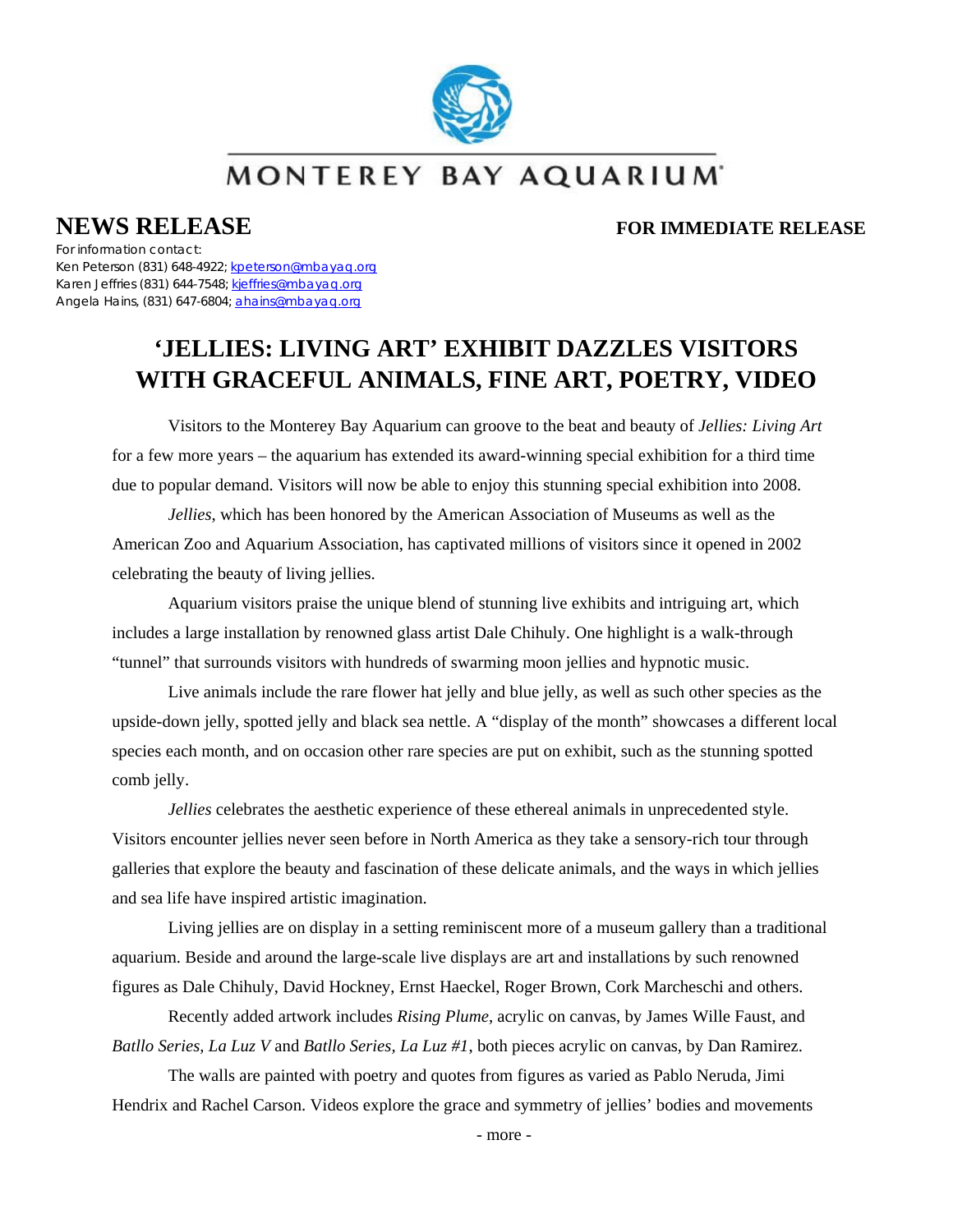#### **MONTEREY BAY AQUARIUM – Page 2**

through images that range from paintings by Michelangelo, Mondrian and Van Gogh to scenes of whirling dervishes, ballet dancers and '60s-style kaleidoscopic effects.

Each of the four galleries in *Jellies* are themed—shape and size, rhythm and movement and color and pattern—and feature different artwork and stunning live displays. *Jellies* breaks from the aquarium's tradition of displaying animals in natural-looking habitats. Instead, the jellies are showcased in ways that emphasize their natural beauty, such as using colored glass beads, black backgrounds and dramatic lighting in the exhibits.

*Jellies* also raises awareness of jellies' important role in marine ecosystems, and the ways in which their fate is closely linked to the health of the oceans themselves.

"When people can see for themselves the beauty and diversity of ocean life, they come away with a better understanding of the importance of healthy oceans," said aquarium Executive Director Julie Packard. "It's our hope that jellies will continue to inspire in our visitors a commitment to ocean conservation."

The aquarium first introduced visitors to the beauty of jellies on a large scale with *Planet of the Jellies*, a special exhibition that ran from March 1992 to September 1993. It remains one of the most popular in aquarium history. Exhibit design innovations and new husbandry techniques developed for the exhibit launched the jellies exhibit boom in the United States. They also provided the basis for the aquarium's award-winning permanent jellies exhibits that opened in 1996 as part of the Outer Bay wing.

Ever since *Planet of the Jellies*, jellies have been one of visitors' favorite animals, challenging even sea otters and penguins for the top spot. Visitors' responses to the jellies—their descriptions of them as "glowing light," "graceful" and "living art"—were the inspiration for the new exhibition.

*Jellies: Living Art* is included with aquarium admission of \$24.95 adult; \$22.95 senior (65+) and student (full-time college, with I.D.); and \$15.95 children 3-12 and the disabled. **(Rates effective January 1, 2007.**) Children under 3 are admitted free of charge. Discounted tickets for members of the military and their families can be purchased in advance at many California and Nevada installations.

Advance tickets are recommended during summer and holiday periods. They're available from the aquarium at 1-800-756-3737 (outside California call 831-648-4888) online at [www.montereybayaquarium.org](http://www.montereybayaquarium.org/) or through all Northern California Tickets.com outlets (408-998-2277; outside California call 1-800-225-2277).

The aquarium is open daily from 10 a.m. to 6 p.m. and from 9:30 a.m. to 6 p.m. during summer. It is closed Christmas Day. For more details, in English or Spanish, call (831) 648-4888, or visit [www.montereybayaquarium.org.](http://www.montereybayaquarium.org/)

The mission of the Monterey Bay Aquarium is to inspire conservation of the oceans.

 $-30-$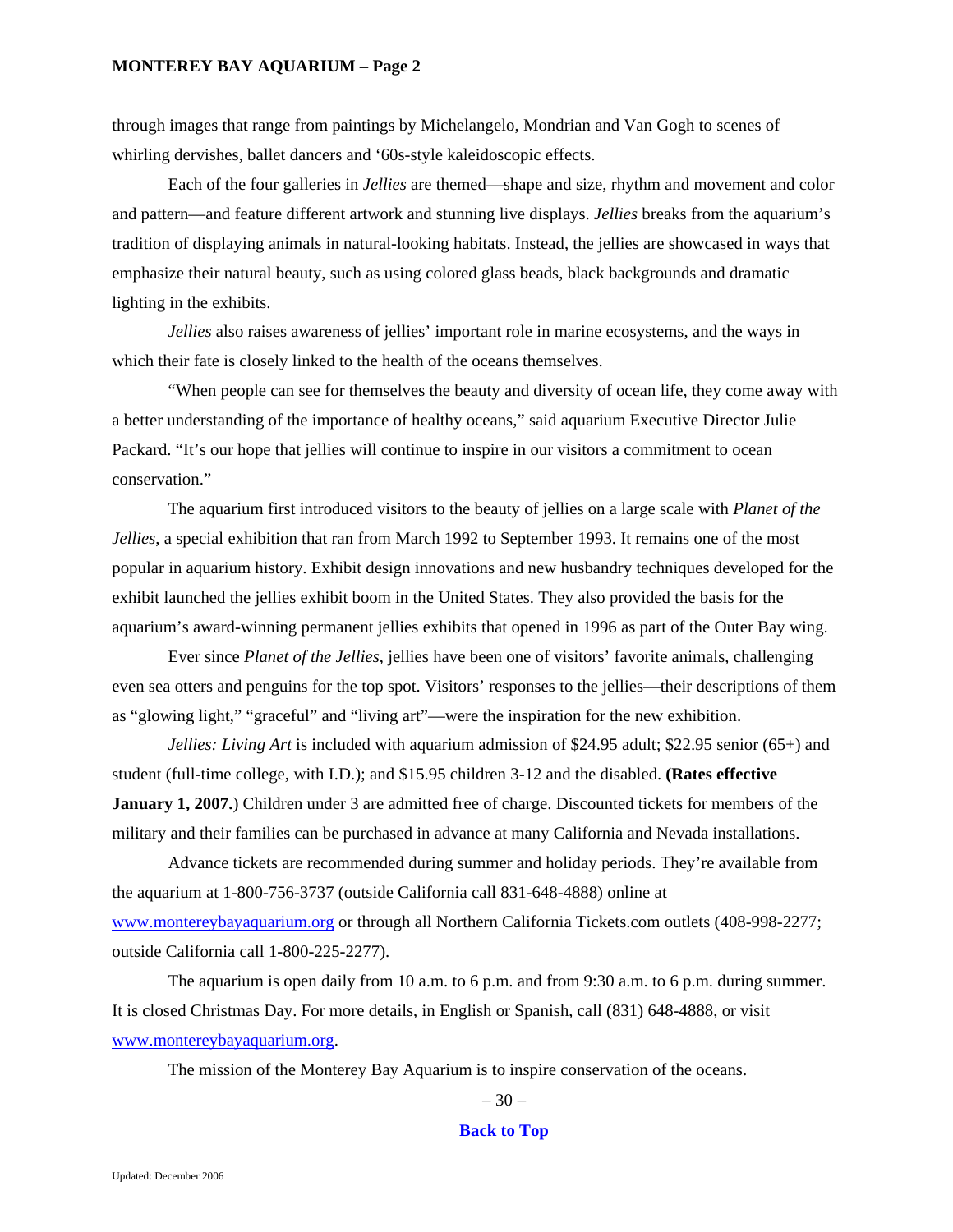

<span id="page-3-0"></span>

**NEWS RELEASE**<br>For information contact:<br>For information contact:<br>May 21, 2003

For information contact: Ken Peterson (831) 648-4922; [kpeterson@mbayaq.org](mailto:kpeterson@mbayaq.org) Karen Jeffries (831) 644-7548; [kjeffries@mbayaq.org](mailto:kjeffries@mbayaq.org) Angela Hains, (831) 647-6804; [ahains@mbayaq.org](mailto:ahains@mbayaq.org)

# **'JELLIES: LIVING ART' EXHIBIT, 'SEAFOOD WATCH' WEB SITE WIN MAJOR AWARDS AT AMERICAN ASSOCIATION OF MUSEUMS**

*Jellies: Living Art*, an innovative exhibition that mingles living jellyfish displays with fine art installations to celebrate the aesthetic beauty of jellies, has won the highest exhibit award presented through the American Association of Museums (AAM).

The aquarium's web site was also honored during the AAM annual conference in Portland, Ore., earning a silver award for "Seafood Watch Online," which helps consumers make seafood choices that protect ocean wildlife. The awards were announced earlier this week.

*Jellies: Living Art* received the Excellence in Exhibition award presented by the AAM's Curators Committee, Committee on Audience Research and Evaluation, and the National Association of Museum Exhibition. "Jellies" competed with 75 entries from the nation's leading art, natural history, children's, science and history museums. Nearly 3,000 museums are members of AAM.

The Children's Discovery Museum of San Jose was also an award-winner for its "Alice's Wonderland" exhibition, which uses the *Alice in Wonderland* stories to inspire exploration, curiosity and adventures involving animal adaptations, volume, scale and measurement, and the physics of motion.

Award guidelines note that, "each year there are a few exhibitions that achieve excellence by surpassing standards of practice in scholarship interpretation, and/or design, or by introducing innovations that stretch the boundaries of accepted practice. Such exhibitions are highly distinguished and serve as models of the capacity of museum exhibitions to provide transforming experiences visitors so often attribute to them."

In the case of *Jellies: Living Art* the judges concluded that, "The integration of the experience is so complete, that it does everything we want an exhibition to do."

In *Jellies: Living Art*, visitors encounter delicate living jellies never seen before in North America as they take a sensory-rich tour through galleries that explore the beauty and fascination of these gelatinous drifters and the ways in which sea life has inspired artistic imagination.

Living jellies—including the rare flower hat jelly and blue jelly—are on display in a setting reminiscent more of a museum gallery than a traditional aquarium. Beside and around the large-scale live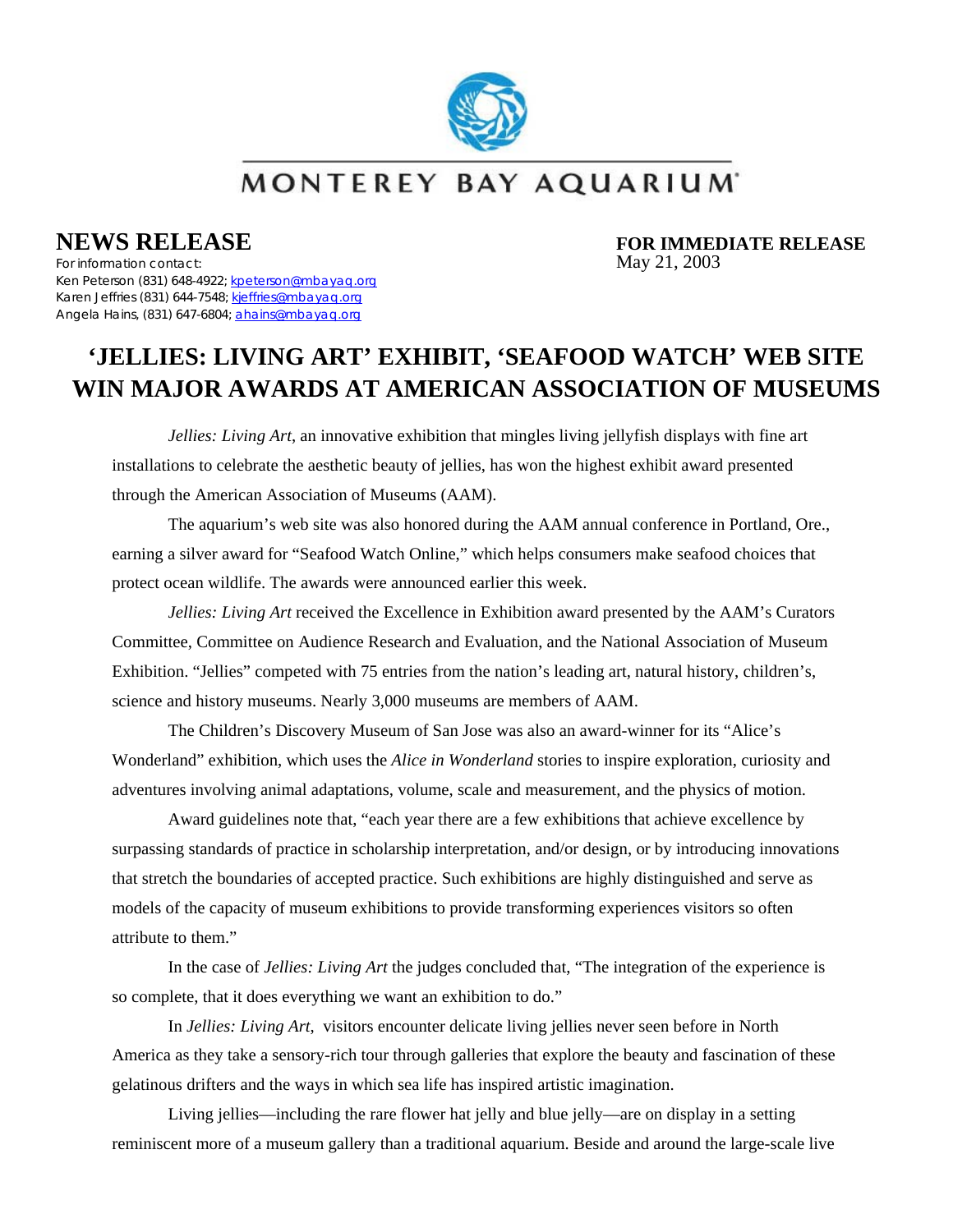displays are art and installations by such figures as Dale Chihuly, David Hockney, Ernst Haeckel and Cork Marcheschi. The galleries include a walk-through swarm of living jellies, music, poetry and light.

The exhibit continues into 2008. Since *Jellies* opened, the aquarium has extended its run three times due to popular demand.

It was the second Excellence in Exhibition award for the Monterey Bay Aquarium. It also won in 1989 for *Mexico's Secret Sea*, a special exhibition of marine life from Mexico's Sea of Cortez. The exhibit linked the modern exhibit to the 1940s expedition John Steinbeck and Ed Ricketts made to collect marine specimens in the Sea of Cortez.

"Seafood Watch Online" (http://www.mbayaq.org/cr/seafoodwatch.asp) was honored by the AAM's Media and Technology committee with its silver Muse Award in the Science category. The judges commented that, "This was an awesome example of what a quality web page should look like, including instinctive navigation, well-written text and beautiful graphics…. A website you can actually USE – now, there's a wacky idea!"

The "Seafood Watch" pages include a pocket seafood guide that can be printed out and carried to the restaurant or market, background information on popular seafood species, and information on fishing practices and fisheries conservation issues.

More information about the Excellence in Exhibitions competition is available at [http://www.n-a](http://www.n-a-m-e.org/standards.html)[m-e.org/standards.html.](http://www.n-a-m-e.org/standards.html) Information about the Muse award is available at [http://www.mediaandtechnology.org/muse/2003muse\\_science.html](http://www.mediaandtechnology.org/muse/2003muse_science.html). Background on *Jellies: Living Art*  and "Seafood Watch" are available at [www.montereybayaquarium.org.](http://www.montereybayaquarium.org/)

The mission of the Monterey Bay Aquarium is to inspire conservation of the oceans.

 $-30-$ 

**Editors: Digital images and B-roll of "Jellies: Living Art" are available, as is a screen capture of the "Seafood Watch Online" home page.** 

Updated December 2006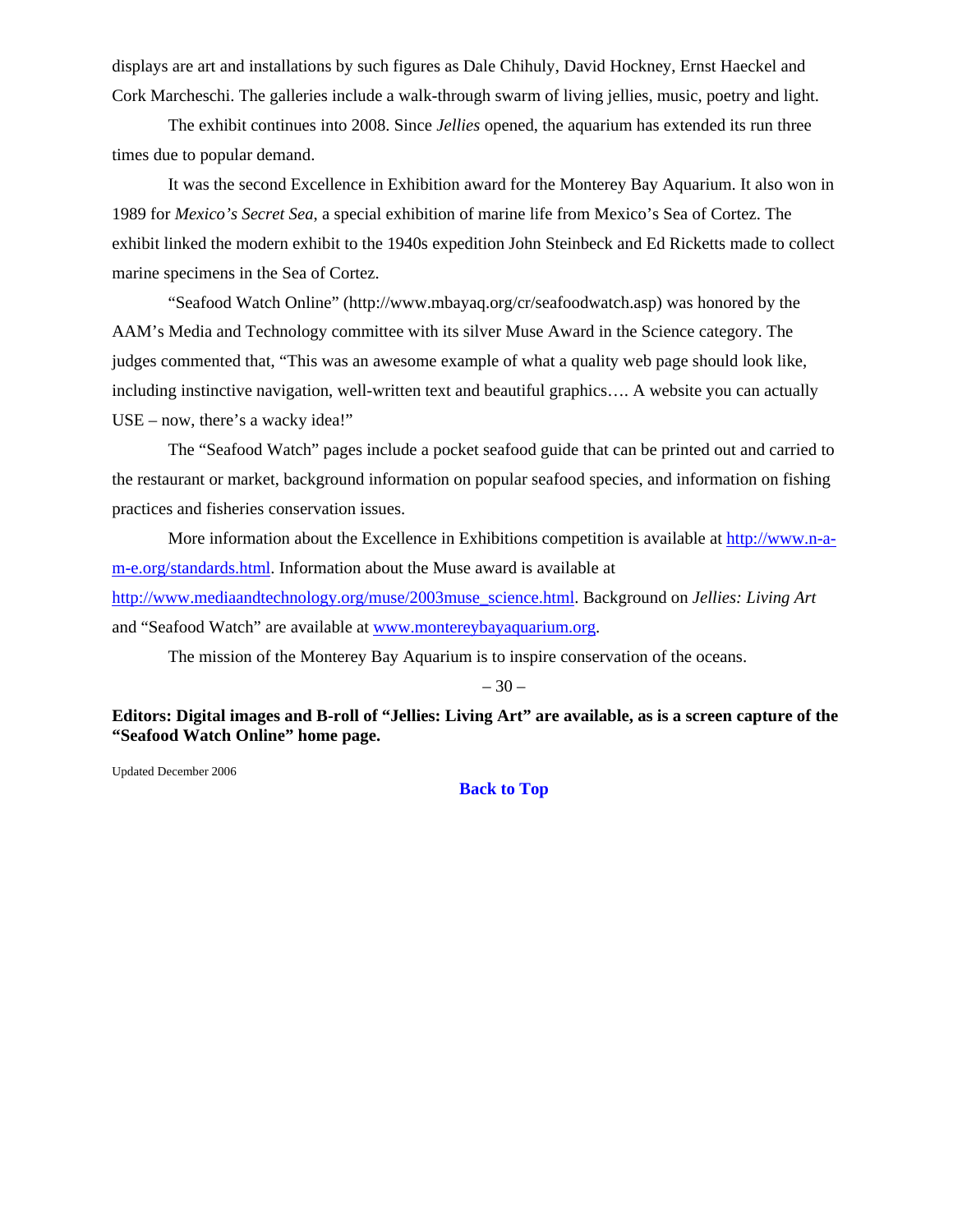

<span id="page-5-0"></span>

**NEWS RELEASE**<br>For information contact:<br>March 7, 2003

For information contact: Ken Peterson (831) 648-4922; [kpeterson@mbayaq.org](mailto:kpeterson@mbayaq.org) Karen Jeffries (831) 644-7548; [kjeffries@mbayaq.org](mailto:kjeffries@mbayaq.org) Angela Hains (831) 647-6804; [ahains@mbayaq.org](mailto:ahains@mbayaq.org)

# **AQUARISTS BLEND ART AND SCIENCE TO SOLVE THE CHALLENGES OF JELLY BREEDING, CARE**

Aquarists working with the live species in *Jellies: Living Art* are responsible for everything from creating the perfect conditions in which jellies will reproduce to "wrangling" the delicate animals in and out of their displays.

They still manage to find new challenges, even with over a dozen years of jelly culture and display under their belts. In November 2002, they put on exhibit several spotted comb jellies (*Leucothea pulchra*) for the first time anywhere; aquarists also put these gorgeous jellies on exhibit again in 2005. While the aquarium has displayed comb jellies in the past, the spotted comb jelly is so fragile that the slightest touch can cause it to break apart.

They've also cultured another species (the cross jelly, *Mitrocoma cellularia*) for the first time in the world, and another (the blue jelly, *Catostylus mosaicus*) for the first time in North America. Aquarists also coaxed a third species (the flower hat jelly, *Olindias* sp.) to a reproductive stage never before achieved by an aquarium team.

"The biggest challenges we face are displaying animals we've never worked with," said Senior Aquarist Bruce Upton.

With the spotted comb jellies, Upton's team had some information to work with because they'd kept the jellies behind the scenes in the past. As with other species, divers collect spotted comb jellies using plastic bags to keep them suspended in water. After careful transport back to the aquarium, the jellies are placed in a slightly modified display where water direction and flow has been adjusted for the spotted comb jelly's specific needs.

The daily care and feeding routines in *Jellies: Living Art* closely match those in the aquarium's permanent jelly exhibits. Aquarists lightly scrub inside the displays every day to remove smudges and algae. Leftover food is removed with a siphon hose, which aquarists are careful to keep away from the fragile jellies. About every three weeks, aquarists drain some displays and disinfect them with a light bleach solution. Aquarists feed the jellies every day, including those behind the scenes. The staple diet for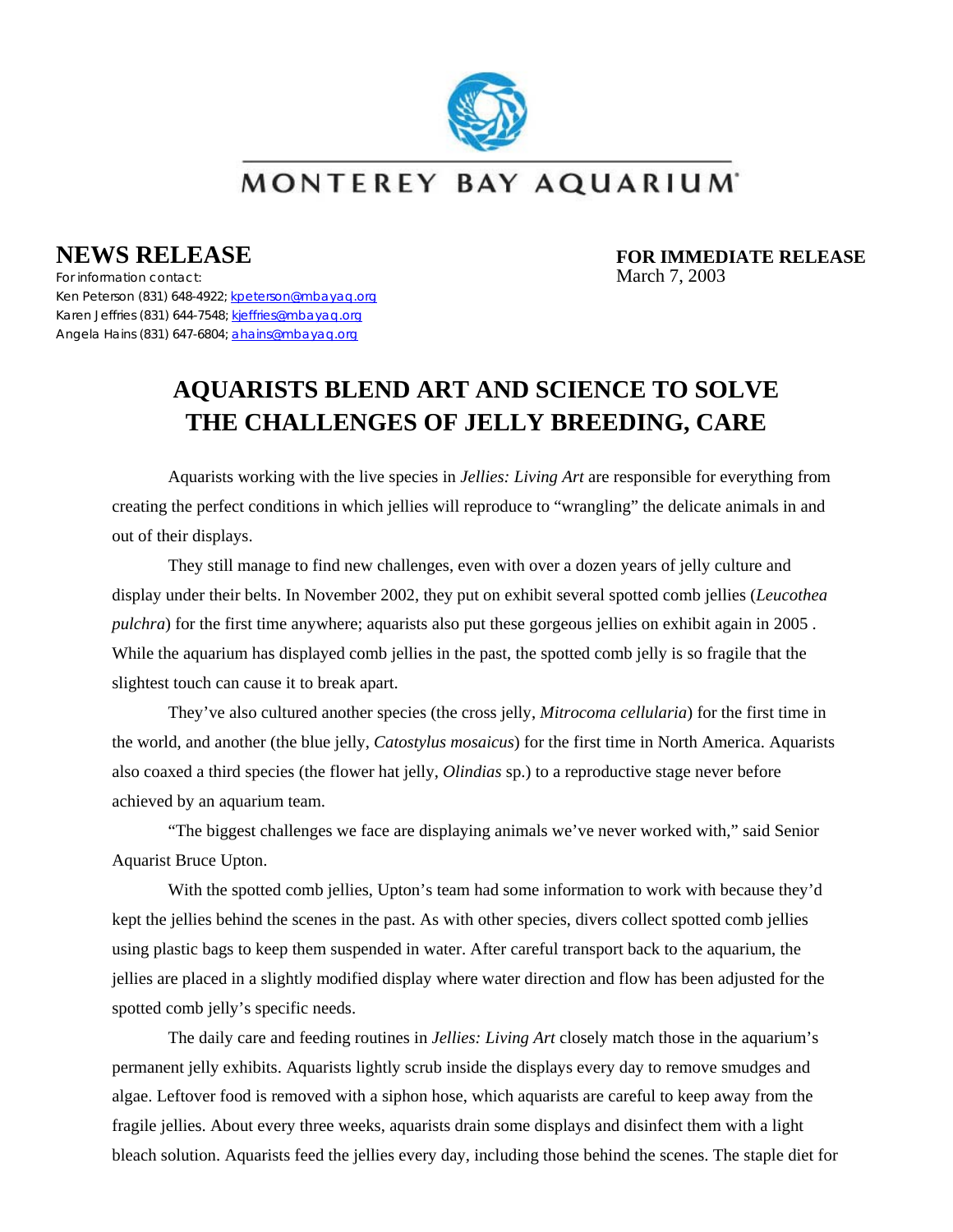most jellies—especially young ones not yet ready for display—is nauplii (enriched brine shrimp larvae). They also feed juvenile and adult jellies krill, fish and fish eggs.

"We feed them as varied a diet as possible," Upton said. "It's better nutritionally, and mimics likely food sources the jellies would find in the wild."

Some species, such as the spotted jelly (*Mastigias papua*) and the upside down jelly (*Cassiopea xamachana*), host symbiotic algae, called zooxanthellae, in their tissues, which also provide some nutrition by producing food through photosynthesis.

The biggest challenge—and reward—of being an aquarist on the jelly team is getting a species to reproduce outside the wild. In the late 1980s and early 1990s, Monterey Bay Aquarium staff pioneered the cultivation and display of several Pacific jellies, including the sea nettle (*Chrysaora fuscescens*), crystal jelly (*Aequorea victoria*), purple-striped jelly (*Chrysaora colorata*) and moon jelly (*Aurelia aurita*).

Before that success—which was years in the making—creating large-scale exhibits of living jellies was thought impossible. By experimenting with different diets, lighting and display designs, aquarists solved the challenge of getting jellies to reproduce consistently. The process is complex because jellies metamorphose through several different body types during their lifetime.

Most jelly eggs are fertilized by chance. Males broadcast sperm into the water and females release eggs in the same manner, although the female moon jelly holds the fertilized eggs under her swimming bell. Jelly larvae, or planula, hatch out of the eggs and drift, searching for a solid surface to attach to. That can be more difficult than it sounds for species that live in the open ocean, miles from land or the sea floor.

Once attached to something solid, the larvae grow into polyps—small, anemone-like creatures that can clone themselves. When the polyps mature they begin a process called strobilation, in which the polyps generate many flat segments, sort of like a stack of pancakes. The segments eventually break free and swim away as ephyrae, or baby jellies, which grow into adults and start the whole cycle anew.

For the first time in the world, Aquarist Chad Widmer successfully cultured the cross jelly (*Mitrocoma cellularia*) after a year of trial and error. Finding appropriate water temperatures was critical for all stages of development, Widmer said. For example, the planula required a warmer temperature to settle, but the opposite was true for the jelly-producing polyps to form.

And in a first for an aquarium in the continental United States, Upton and his team have successfully cultured the blue jelly (*Catostylus mosaicus*) after Upton surmised that nutrition was a key factor. A gut-content analysis from a scientist in Australia led Upton to begin feeding blue jellies blended salmon and larger food particles, which they readily ate.

The new diet kept them alive longer than had previously been possible, and they grew into sexually mature adults. But it wasn't until Upton tried dropping the water temperature on the planula that he succeeded in getting them to strobilate and pop off baby jellies. Today, all the blue jellies on display in *Jellies: Living Art* are cultured at the aquarium.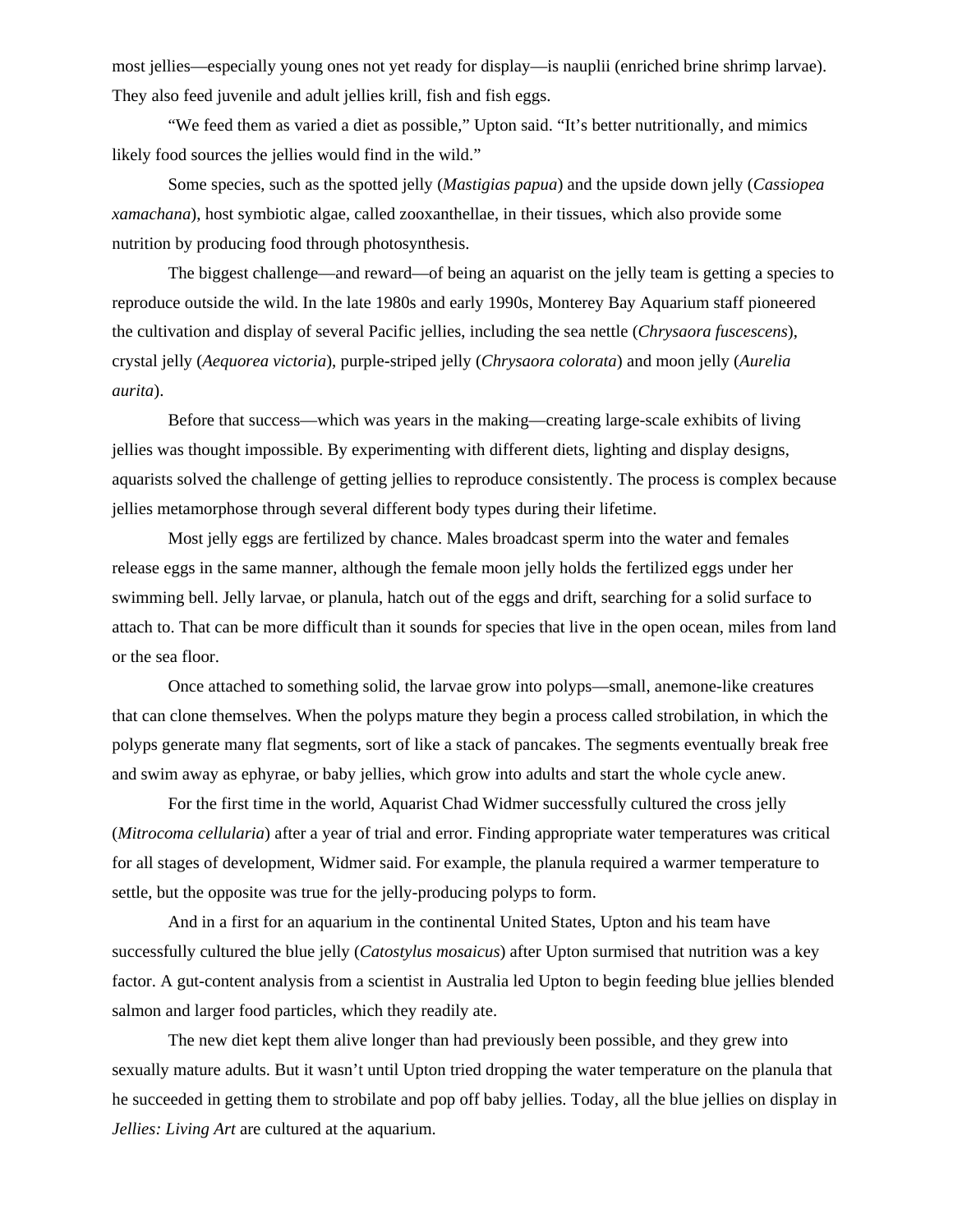Most of the species in *Jellies: Living Art* are easily cultured, Upton said. But the reproductive secrets of one species in particular—the flower hat jelly (*Olindias* sp.)—remain elusive. Upton, who recently worked with colleagues at the Aquamarine Fukishima aquarium in Japan, has cultured flower hat jellies through the polyp stage—a first in the world. "No one has ever even seen this stage of this species before," he said.

Upton is confident that he and the jelly team—especially by sharing information with their Japanese colleagues—will eventually be successful and, for the first time, culture the spectacular flower hat jelly.

"We are all working toward a common goal, which is using what we have learned at Monterey Bay Aquarium over the past 10 years to do new things," he said. "It is a challenge, but to be able to see something no one has seen before is fascinating to me as a biologist."

The mission of the Monterey Bay Aquarium is to inspire conservation of the oceans.

 $-30-$ 

Updated December 2006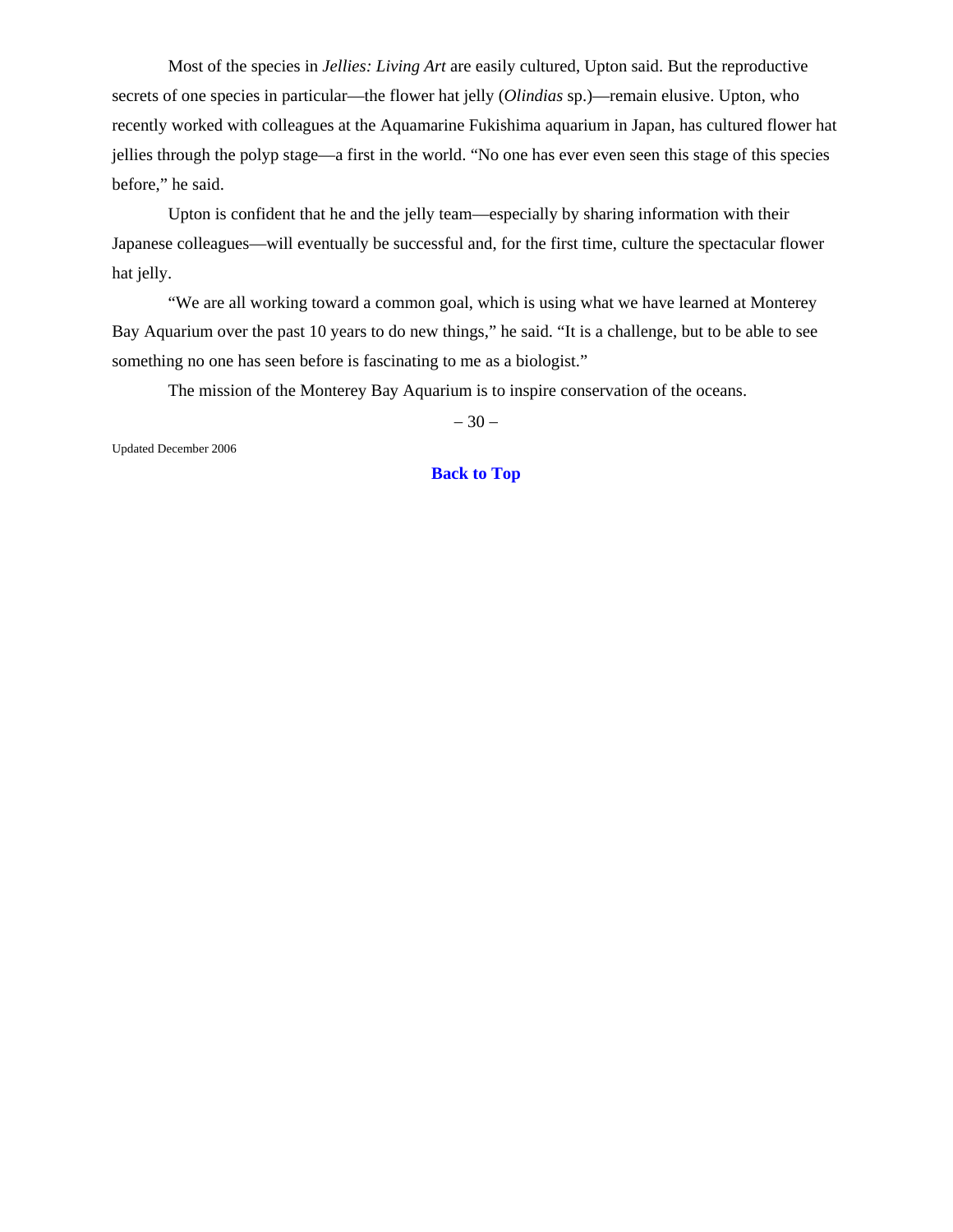

<span id="page-8-0"></span>**NEWS RELEASE FOR IMMEDIATE RELEASE** 

For information contact: October 20, 2001 Ken Peterson (831)-648-4922; [kpeterson@mbayaq.org](mailto:kpeterson@mbayaq.org) Karen Jeffries (831) 644-7548; [kjeffries@mbayaq.org](mailto:kjeffries@mbayaq.org) Angela Hains (831) 647-6804; [ahains@mbayaq.org](mailto:ahains@mbayaq.org)

## **AQUARIUM EXHIBIT STAFF FACES NEW CHALLENGES WITH 'JELLIES: LIVING ART'**

Do artwork and water mix? They do when they're part of *Jellies: Living Art*, a new special exhibition at Monterey Bay Aquarium. Integrating live displays of exotic and domestic jellies with works of art in a variety of media is a first for the aquarium. So are some of the challenges faced in creating an exhibit that serves the needs both of animals and art.

"Each special exhibition is distinctive," said Exhibit Production Manager Jeff Doyle. "But this one has taken us to another level. It's been very different—and very fun—to work on."

One of the first challenges her team faced was working with the artists and their particular needs. Dale Chihuly's installation is made of expensive and fragile glass. Cork Marcheschi's installation is also made of glass, but each piece also contains neon, xenon, argon or krypton gas. Lanny Bergner's metal and wire sculpture must be hung from the ceiling—but how?

Then there's all that saltwater—nearly 9,000 gallons of it—in the live exhibits. The artwork, however, will be kept a comfortable distance from those exhibits, Doyle said. The closest the two elements get are with two oil paintings by Dan Ramirez, which will be hung outside the 5,000-gallon moon jelly swarm exhibit.

"There's a thick wall between the display and the paintings," Doyle said. "We don't want to put artwork in any risky situation."

The curatorial responsibility in *Jellies: Living Art* is a challenge as well. The artwork is in a variety of media—glass, oil, photographs, prints and lithographs. Some, like the scientific glass jelly models by Rudolf and Leopold Blaschka, are over a century old and quite fragile.

The aquarium has featured special exhibitions ever since it opened on October 20, 1984. The first 14 consisted of art and natural history displays, but no live animals. Topics included photos of aquarium construction and marine mammals and other marine life, mermaids, a Star Trek movie, and beach toys.

Special exhibitions with live animals, which now number 14 including "Jellies: Living Art," began in 1988 with "Mexico's Secret Sea." Other topics over the years have included sharks, jellies,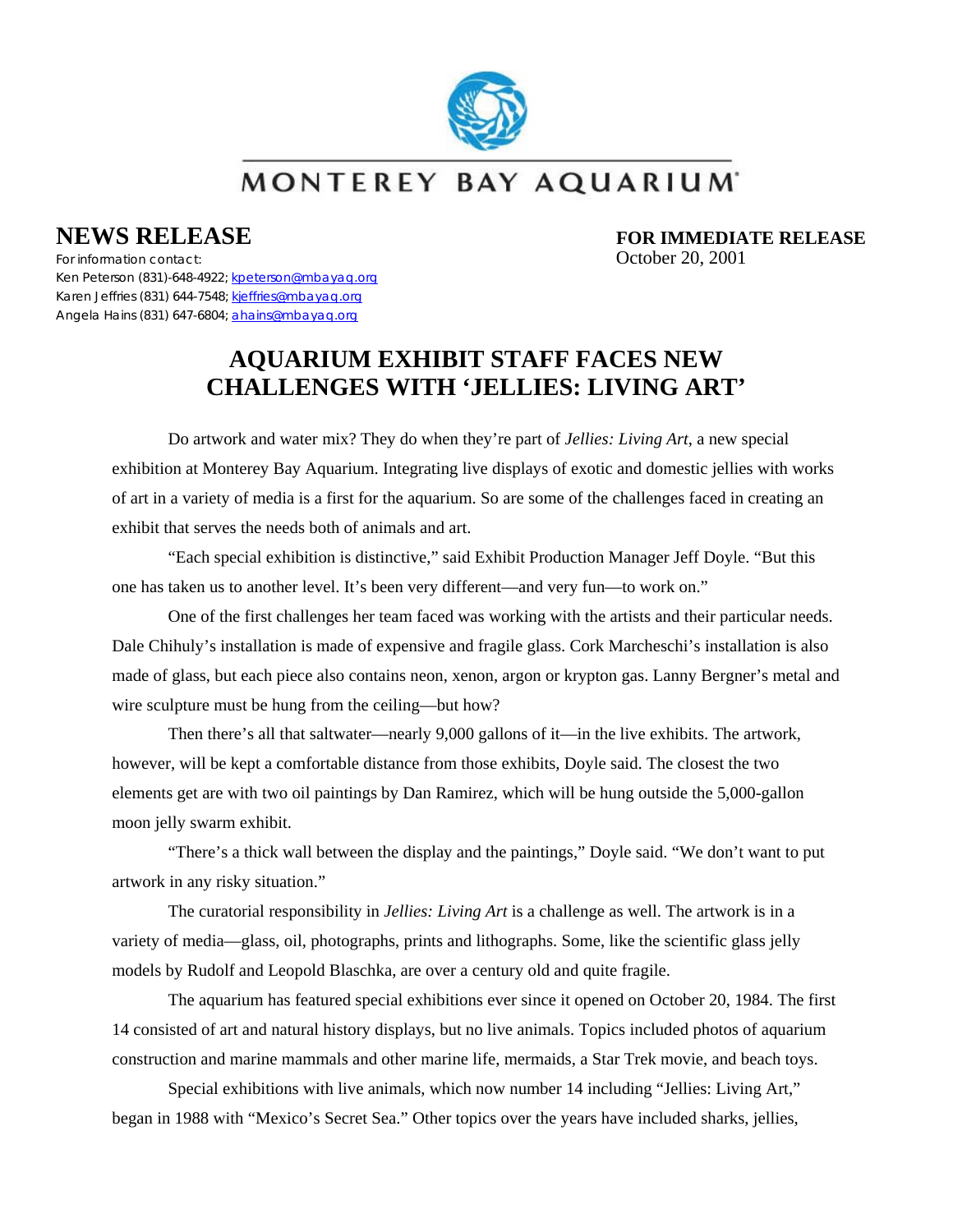deadly sea creatures, sustainable seafood and a behind-the-scenes look at what it takes to operate the aquarium.

In addition to *Jellies: Living Art*, the aquarium will open another special exhibition on March 31, 2007 called *Wild About Otters*, featuring freshwater otters and several live species of tropical freshwater fishes, reptiles and plants. *Wild About Otters* is the first special exhibition at the aquarium to feature mammals other than sea otters and the first to include large-scale live exhibits of freshwater species.

For more information about and images and video clips of species in *Jellies: Living Art*, visit [www.montereybayaquarium.org.](http://www.montereybayaquarium.org/)

The mission of the Monterey Bay Aquarium is to inspire conservation of the oceans.

- 30 -

Updated December 2006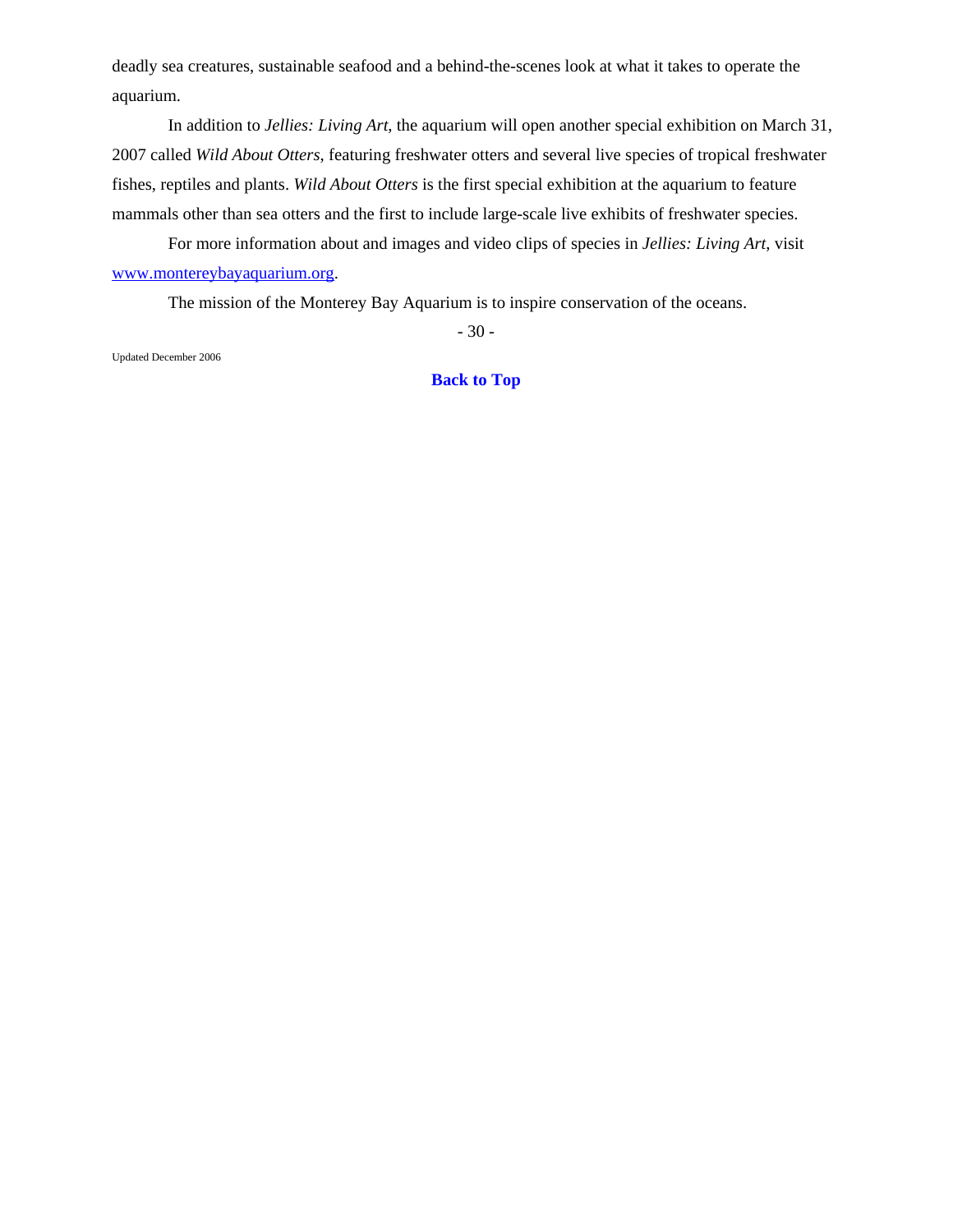## *Jellies: Living Art*  **The Animals**

<span id="page-10-0"></span>*Jellies: Living Art* features nine domestic and exotic species plus a changing "Display of the Month" exhibit. Up to 34 species may eventually be displayed—some for brief periods of time.

#### **Shape and Size gallery**

#### Northern sea nettle

#### *Chrysaora melanster*

This jelly periodically occurs in large numbers, causing damage to power plants and fishing nets. Scientists are unsure whether or not human activity, such as overfishing, contributes to these "blooms." The bell of this species can reach up to 24 inches in diameter. It lives in coastal waters off Japan, Kamchatka, the Aleutian Islands and the Bering Sea, in the latter often in large numbers that might be the result of overfishing.

#### *Alternate species*

#### Black sea nettle

#### *Chrysaora achlyos*

Scientists only named this jelly in 1997, although pictures of this species were taken as early as 1926. Much about its behavior, distribution and life cycle remain unknown. It's considered a giant jelly, since its fleshy, purple-to-black bell can reach over three feet in diameter and its lacy, pinkish oral arms can reach nearly 20 feet in length and its tentacles nearly 100 feet. It probably lives in deeper, calmer waters, but has appeared in large blooms in coastal areas off Southern California, most recently in 1999.

#### **Rhythm and Movement gallery**

#### Blue jelly

#### *Catostylus mosaicus*

This jelly—minus its tentacles and dried and salted—is considered a delicacy in Asian markets. It is found in off the east and north coasts of Australia, where researchers and policymakers are still studying the environmental impact of this relatively new commercial fishery. The bell of a blue jelly, which can reach a diameter of nearly 12 inches, pulses in staccato-like bursts.

#### *Alternate species*

#### Mediterranean jelly

#### *Cotylorhiza tuberculata*

This striking jelly has a bell that looks like a bull's-eye and frilly oral arms with spots of showy violet. It is found along the Mediterranean coast, especially in the Adriatic Sea, during spring, summer and sometimes fall months, but disappears in the winter. Its bell can grow to about 13 inches in diameter. It is host to symbiotic algae that gives its bell a brownish-orange color, and some small fish find protection in its dense oral arms.

#### *Alternate species*

Lion's mane jelly *Cyanea capillata*

This colorful jelly has a very toxic sting, but reports of human fatalities are few. It is considered a giant jelly, as its bell can reach about eight feet in diameter and its tentacles over 100 feet long.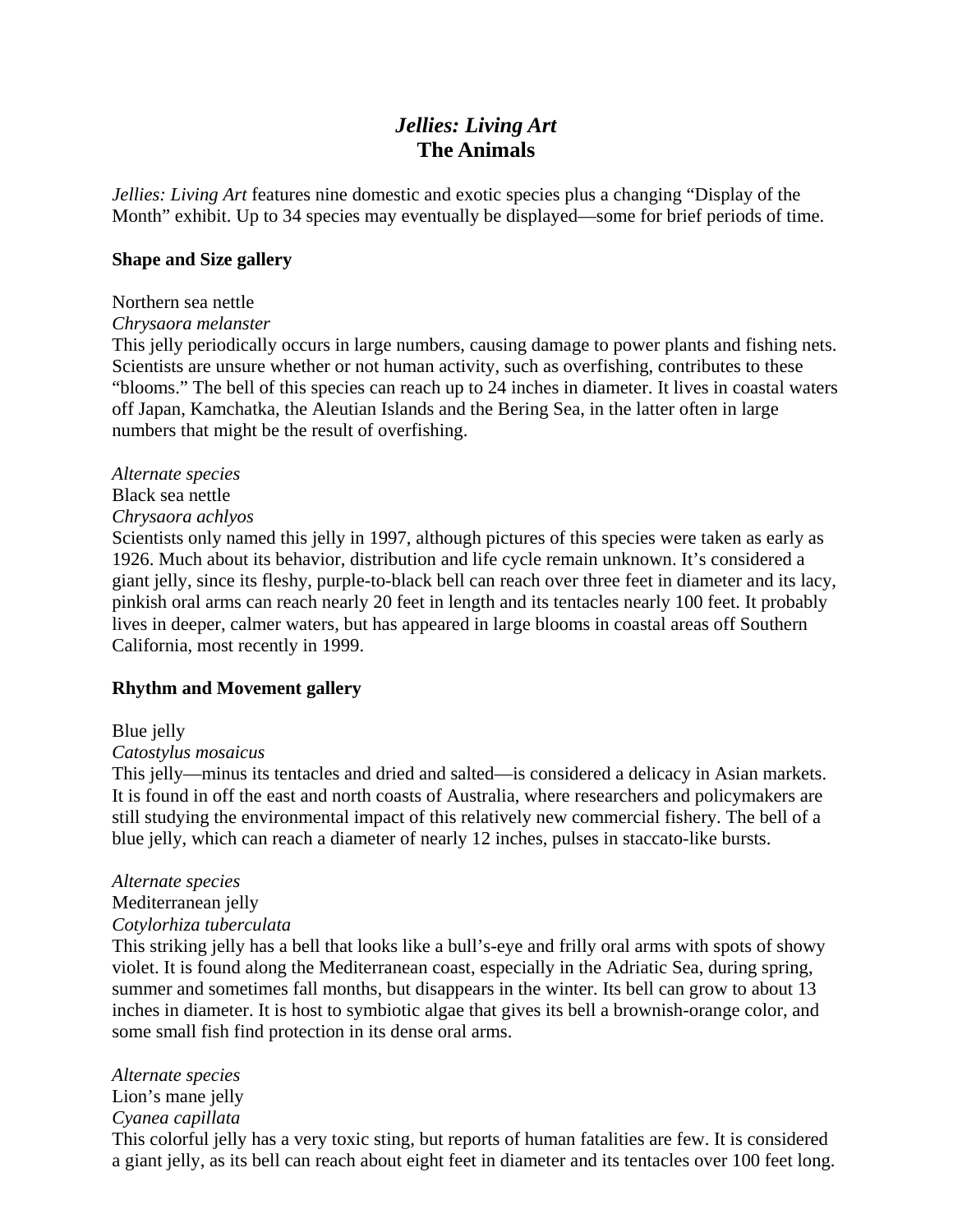That's longer than a 90-foot blue whale (the largest mammal on Earth) but smaller than the 130 feet a giant siphonophore—a jelly relative—can reach in size. This jelly is found in the North Pacific Ocean, although warmer waters sometimes bring it as far south as California. The largest specimens are found in Arctic waters.

#### Box jelly

#### *Tripedalia cystophora*

This is a tiny species of box jelly—so named because of the square shape of its bell—that only grows to just over one-quarter of an inch long. Unlike most jellies, box jellies have very welldeveloped eyes. They are found in the tropical coastal mangrove forests of Central America. The survival of this species could be in jeopardy, however, as mangrove forests worldwide are threatened by development.

#### Moon jelly

#### *Aurelia* spp.

This jelly is named after its moon-like bell, which can grow up to 15 inches in diameter and is usually a translucent milky white, although it may be tinted pink or lavender. Instead of long, trailing tentacles, these jellies have a short, fine fringe that helps funnel food—often trapped by mucus on the bell—into the mouth and the four, clearly visible stomach pouches. Moon jellies are common in Monterey Bay and along the California coast, and in waters off the East Coast, Europe, Japan and in the Gulf of Mexico.

#### **Rhythm and Movement—A Closer Look gallery**

#### Upside down jelly

#### *Cassiopea xamachana*

In its infancy, this jelly flips upside down and moves to the bottom, where it spends most of its time. It has thick oral arms (or mouth arms) instead of tentacles. As with some anemones, upside down jellies host a type of microscopic algae, zooxanthellae, that gives them a brownish tint and produces food by photosynthesis. This species lives in shallow lagoons and mangrove forests both threatened ecosystems—in the Indo-Pacific, the Caribbean and Hawaii.

#### **Display of the Month**

*The species in this exhibit will change monthly, depending upon availability. Up to 16 species may eventually be featured over the course of the exhibition, including those listed below.* 

#### Comb jelly

#### *Beroë* spp.

Unlike their cousins, comb jellies lack nematocysts or stinging cells. Instead, most rely on oral lobes that capture prey—often other comb jellies. These jellies lack a definite bell, so they propel themselves horizontally using eight comb rows. Each comb contains several thousand hair-like cilia, and each row can have dozens of combs. When illuminated, this movement produces rainbow patterns. Comb jellies are common in Monterey Bay and along the West Coast as well as in most marine habitats around the world.

#### Cross jelly

#### *Mitrocoma cellularia*

This jelly is commonly seen in Monterey Bay during spring and summer, sometimes in large groups. It lives in Pacific nearshore waters from Alaska south to Central California. It is transparent except for four white canals on its bell that form an obvious "X" pattern. The lip of the bell, which can grow to just under four inches wide, is rimmed with hundreds of fine white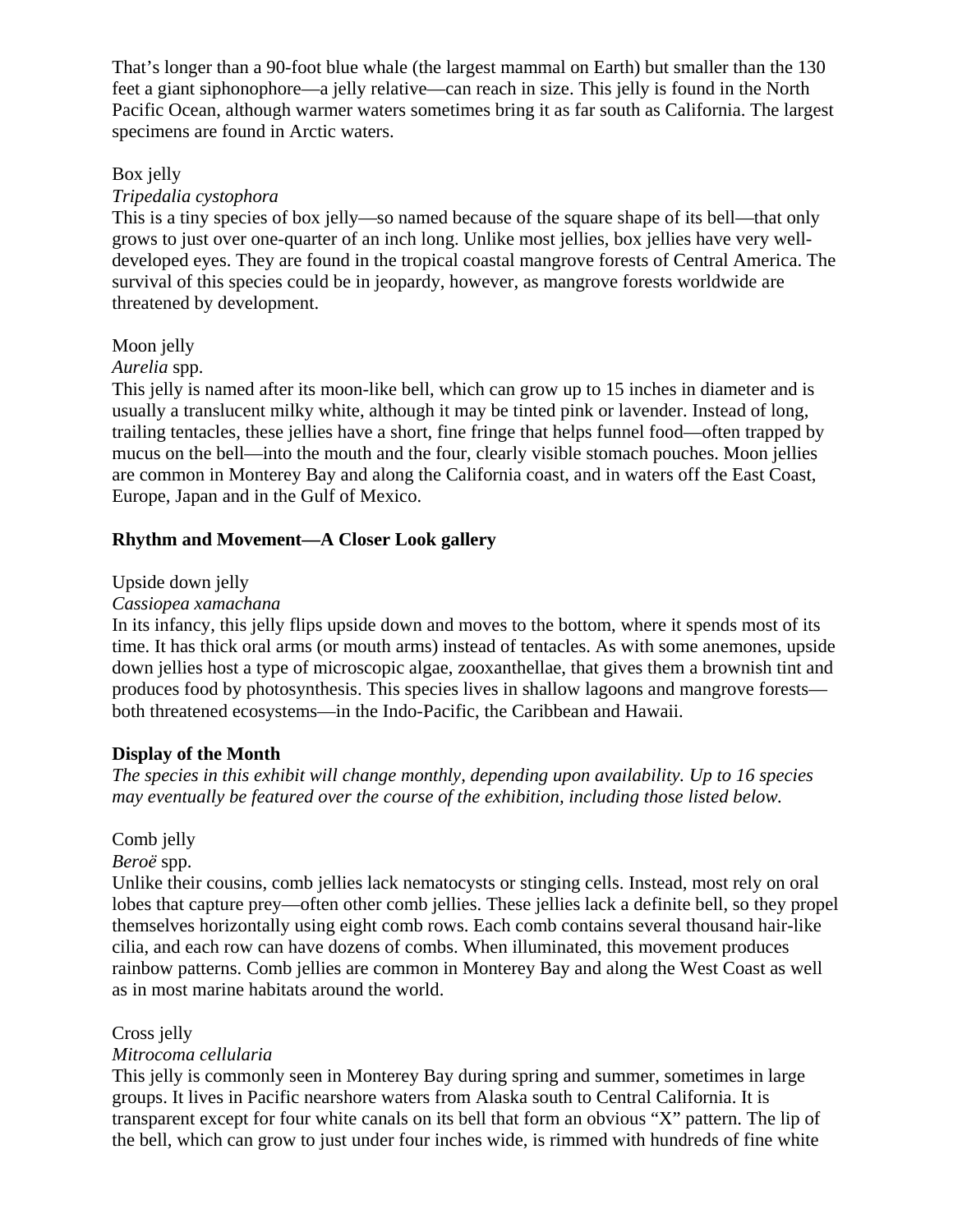tentacles. Recent studies suggest that cross jellies can "smell" food by sensing chemicals in the water that indicate prey.

#### Giant bell jelly

#### *Scrippsia pacifica*

This jelly is so named because its transparent bell can grow to nearly four inches tall. Inside the large bell is a frilly, stalk-like structure containing tubular gonads. It has hundreds of white tentacles, with red ocelli, or eyespots, at the base of the smaller tentacles. It lives in deeper waters of the Pacific Ocean from Baja California to northern California.

#### Salp

#### *Thalia democratica*

This small jelly (about two inches long) is shaped and propels itself somewhat like a rocket ship. When small, they form long chains of up to a hundred individuals. But as they grow, wave action often breaks apart the chains; larger salps are found swimming individually. Swarms of these animals can cover hundreds of square miles. This species' body length can increase up to 20 percent per hour. It is abundant off central and southern California, and is found in waters throughout the world.

#### Narcomedusa

#### *Solmaris* sp.

This type of jelly is distinguished from other jellies by its 12-to-36 tentacles, which protrude from the upper surface of its thick, lens-shaped bell rather than trailing from the bottom of the animal. The clear bell is usually scalloped, and its stomach visible as more of a ring around the bell rather than a pouch inside. These are generally tiny jellies, with a bell diameter of less than an inch.

#### **Color and Pattern gallery**

#### Spotted jelly

#### *Mastigias papua*

This species is also known as a "lagoon jelly" because it lives in bays, harbors and lagoons in the South Pacific. Their sting is considered very mild. Spotted jellies travel upward during the day to absorb sunlight, then travel back down again at night. They have symbiotic algae, zooxanthellae, living within their tissue. This species has a high, rounded bell that can reach about six inches in diameter and is covered with white spots. They also have four frilly "mouth arms" and longer, club-shaped structures hanging beneath whose purpose is unknown.

#### Flower hat jelly

#### *Olindias* sp.

This rare jelly is found only in waters off southern Japan, Brazil and Argentina at certain times of the year. It has brilliant, multi-colored tentacles coming out of its translucent, pinstriped bell, which can grow to just under six inches in diameter in the Japanese species and just under four inches in diameter in the South American species. It also has other tentacles trailing under its bell that it can quickly coil and uncoil. It is semi-benthic (living at the bottom).

#### *Alternate species*

#### Northern sea nettle

#### *Chrysaora melanster*

This jelly periodically occurs in large numbers, causing damage to power plants and fishing nets. Scientists are unsure whether or not human activity, such as overfishing, contributes to these "blooms." The bell of this species can reach up to 24 inches in diameter. It lives in coastal waters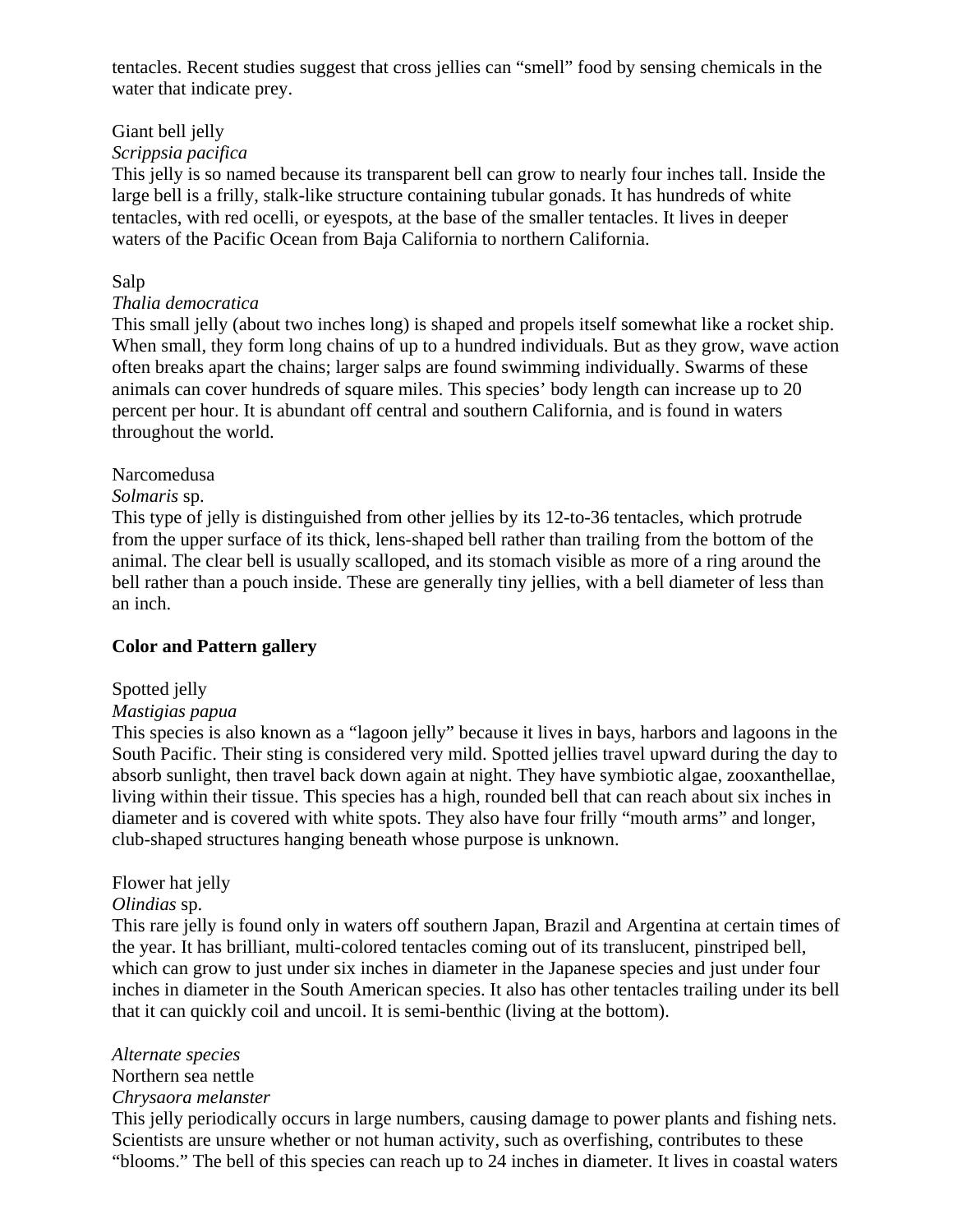off Japan, Kamchatka, the Aleutian Islands and the Bering Sea, in the latter often in large numbers that might be the result of overfishing.

#### Cross jelly

#### *Mitrocoma cellularia*

This jelly is commonly seen in Monterey Bay during spring and summer, sometimes in large groups. It lives in nearshore waters of the Pacific Ocean from Alaska south to Central California. It is transparent except for four white canals on its bell that form an obvious "X" pattern. The lip of the bell, which can grow to just under four inches wide, is rimmed with hundreds of fine white tentacles. Recent studies suggest that cross jellies can "smell" food by sensing chemicals in the water that indicate prey.

## *Alternate species* Bell Jelly

## *Polyorchis* sp.

This jelly species has a translucent bell and a clapper-shaped mouth stalk. It also has 100 or more wispy tentacles, and red ocelli, or eyespots, which are sensitive to light. Its bell grows to just under two and a half inches in diameter. Bell jellies are found in the nearshore waters of bays and harbors all along the Pacific Coast. It spends about half its time near the seafloor, where it can feed on small benthic (bottom-dwelling) creatures. Its population is dwindling, possibly from the effects of dredging, pollution and collection for medical research in neurobiology.

#### *Alternate species*

#### Crystal jelly

#### *Aequorea* sp.

This jelly is one of the more popular species on display in aquariums throughout the world. Its transparent bell can reach nearly 10 inches in diameter, although those found in Monterey Bay rarely exceed three inches. The species *Aequorea victoria* produces green florescent proteins that scientists use to trace the effects of some drugs in the body without using surgery. This species is common in coastal areas of the Pacific Ocean, mostly in spring through fall.

#### Spotted comb jelly

#### *Leucothea pulchra*

This large comb jelly, usually covered in small brownish-orange spots, can reach nine and threequarters inches long. It swims horizontally, its large oral lobes—which can be as long as its body—open to catch prey. This jelly can fold each lobe into a tube when it finds something to eat. The action brings the prey to the oral tentacles, then to the jelly's mouth. It is found in the Pacific Ocean from California's Central Coast south to the Sea of Cortez.

#### *Alternate species*

#### Comb jelly

#### *Mnemiopsis* sp.

The comb jelly gets its name from eight, comb-like structures along its body used for propulsion. When in motion, then hair-like cilia in the comb rows shimmer when illuminated. Comb jellies are found in both nearshore and open waters, often near the surface, from Florida to the West Indies. A ship's ballast water introduced these jellies into the Black Sea about two decades ago. Now large comb jelly blooms eat the plankton that used to be food for anchovies; the fishery is in trouble as a result.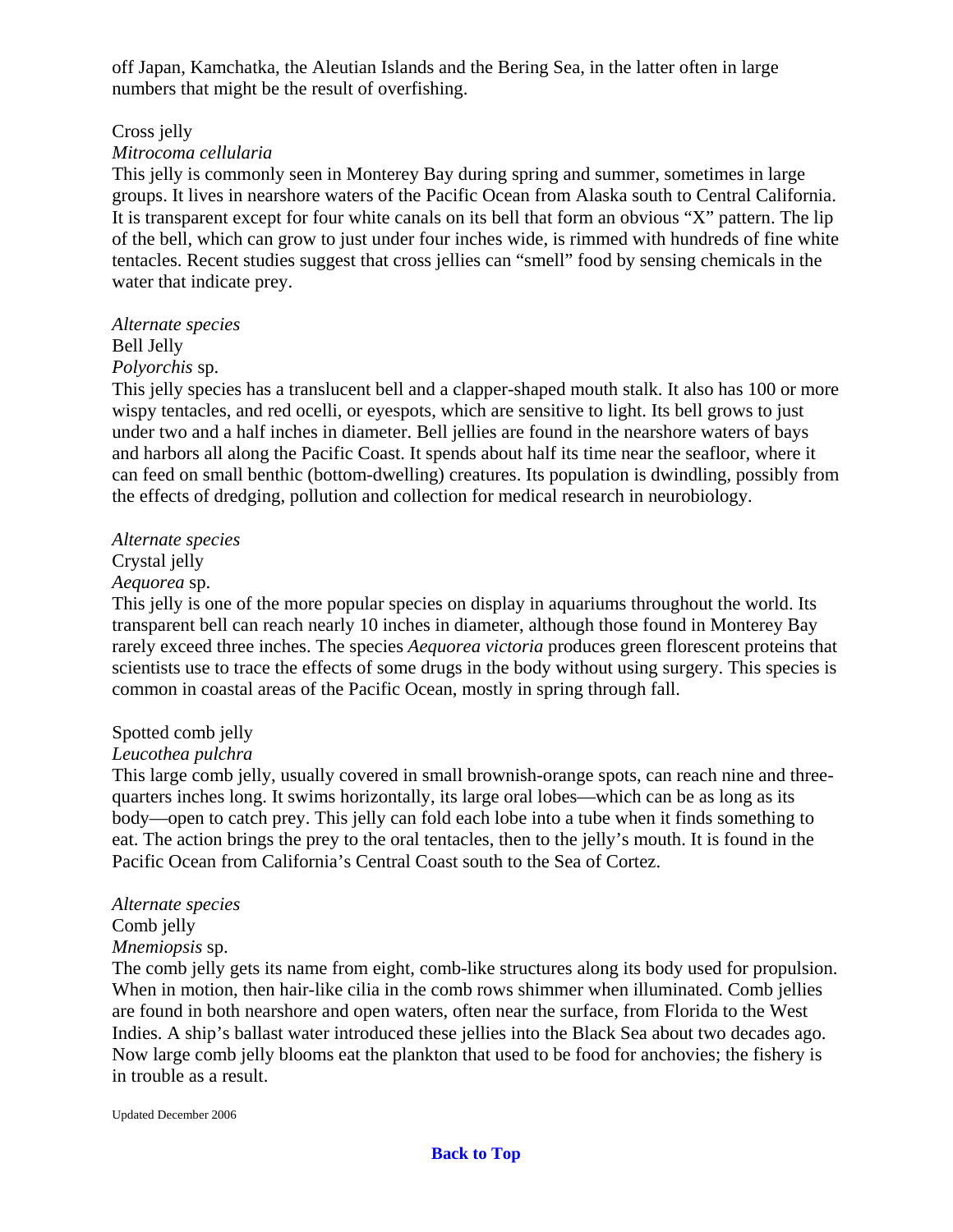## *Jellies: Living Art*  **The Artists**

<span id="page-14-0"></span>*Jellies: Living Art* is a departure from past special exhibitions at the Monterey Bay Aquarium. It interprets not only the natural history of marine life but will reflect on the aesthetic significance of the jellies it features. Artworks and installations inspired by jellies and the marine environment are an integral part of the exhibition.

Highlights of the artists and their works:

#### **Installation inspired by the marine environment Dale Chihuly**

Dale Chihuly occupies a unique place in the history of contemporary art. His work is immensely popular with the general public, and museum curators have acclaimed its brilliance, quality and inventiveness. He works in glass, a material more commonly associated with decorative arts or crafts. Chihuly is credited with taking glass from craft to art. He's found ways of creating huge environments and theatrical happenings by stretching this material in new and unique ways. For the past 30 years he's worked with teams of collaborators—artists and apprentice glass blowers—creating large-scale glass installations that stimulate and surprise. The result: installations that are enveloping, all encompassing and thoroughly engaging—a world of pure sensuous and optical delight.

Chihuly's large installations begin with a single glass form blown and manipulated with various tools until it conforms to the shape he has in mind. Then another is blown; gradually the undulating models build up—becoming the building blocks for immense assemblages of sinuous glass. The installation for *Jellies: Living Art* was made of many individual pieces. These pieces, layered together, fill a large case at the entrance to the exhibit—immediately immersing visitors and cueing them to the different or unexpected nature of this exhibit.

At the core of Chihuly's imagery are obvious references to nature and to natural processes in life. Marine scientist and explorer Sylvia Earle wrote of Chihuly's work: "The *Seaforms* and the beauty and spirit reflected in each glowing rendition inspire those who see them to value and care for the living sea."

### *Lithographic Water made of lines, crayon and two blue washes without green wash*  **Lithograph by David Hockney** ©**David Hockey/Tylergraphics Ltd.**

David Hockney, born July 9, 1937 in Bradford, Yorkshire, England, is a painter, draftsman, printmaker, photographer and stage designer. While still a student at the Royal College of Art, in London he gained instant, international success. He is an extraordinarily talented artist whose colorful lifestyle and vibrant personality contributed to his sudden and enormous fame.

He first visited the United States in 1961, and returned in 1964-67 to teach at the universities of Iowa, Colorado and California. In 1978 he settled permanently in Los Angeles. The popular mythology surrounding Southern California—an earthly paradise of sand, sea and sky—attracted him. The California swimming pool was always one of his favorite themes. That city's intense glaring light and sleek "California modern" aesthetic has had a pronounced influence on his work.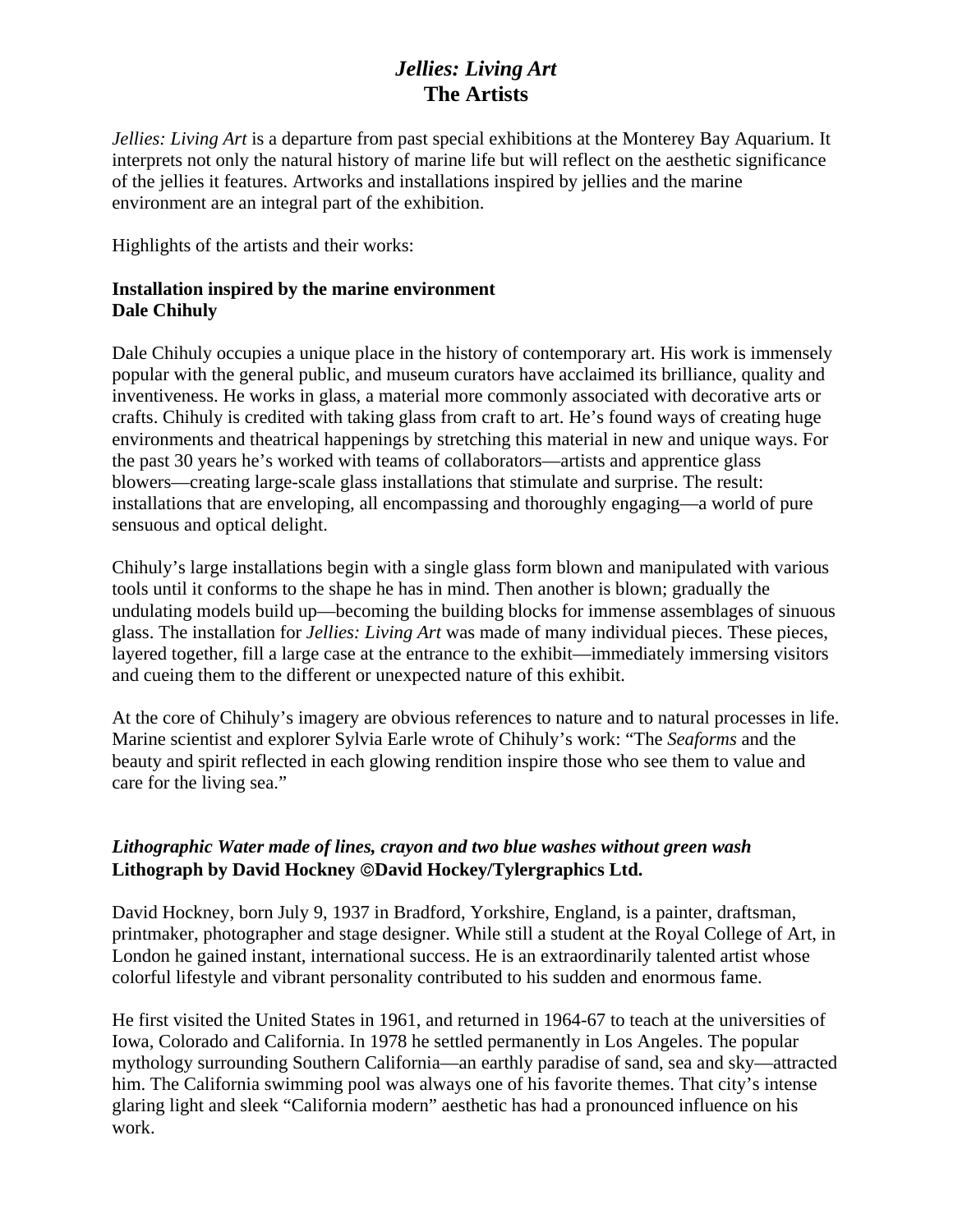Hockney worked with master printer Ken Tyler in 1978-80 to produce a monumental series of prints and paper pulp pieces. *Lithographic Water made of lines, crayon and two blue washes without green wash* was created during that period of time.

### *Liquid Luminous Secrets*  **Cork Marcheschi, Jim Nowak and Reid Johnston**

#### *Dream with the Fishes*  **Cork Marcheschi**

Cork Marcheschi works with metal, glass and light. The San Mateo, California native is both an artist and musician, having been a founder of the experimental electronic rock band Fifty Foot Hose. A Zen student, he has created large outdoor pieces in the United States and internationally. "I've always seen light as the best metaphor for dealing with issues of life and death," says Marcheschi. "What I attempt to do is give light a palpable form."

In one installation, glass discs 18 inches in diameter hang from the ceiling at the top of the stairs in the Outer Bay wing, foreshadowing the exhibit gallery that lies ahead. Halogen lights project flickering images on the surrounding walls.

Inside *Jellies: Living Art* is a plasma installation. Large, thick glass bowls, geometric forms and an eight-foot column, 10 to 15 figures in all, are filled with a variety of light-producing gases neon, xenon, argon and krypton. Arranged in a darkened alcove, the pieces glow and change color as the different gases flow through them.

#### *La Luz V* **and** *La Luz I,* **from the** *Majestad Batllo* **series Dan Ramirez**

Dan Ramirez is one of Chicago's leading champions of abstract painting. Born and raised on the south side of the city, Ramirez worked briefly as a truck driver in the steel mills. At age 32, he changed the course of his life by enrolling in college to study art, eventually receiving his master's degree from the University of Chicago. Ramirez' inspiration derives from his passion for music and philosophy. In 2002, he spent the summer in Barcelona, Spain, and there, energized by his new environment, he created several suites of work, including the two pieces in *Jellies: Living Art*.

#### **Three blown glass jellies Leopold and Rudolf Blaschka**

Leopold and Rudolf Blaschka—father and son—lived and worked in Dresden, Germany. Between 1863 and 1936, first father then son supplied museums and colleges all over the world with an elegant, glass marine menagerie of animals and plants. These glass models were so lifelike and accurate that they were used for teaching natural history to generations of students in Europe, the United States, India, Japan, Australia and New Zealand.

The marine animals were produced for H.A. Ward's Natural Science Establishment in Rochester, New York, and sold for prices starting at 40 cents per model. They were also purchased for private, "drawing room" collections. So prolific was this father and son team that, at one point, the H.A. Ward's catalogue listed more than 700 different marine species that could be acquired.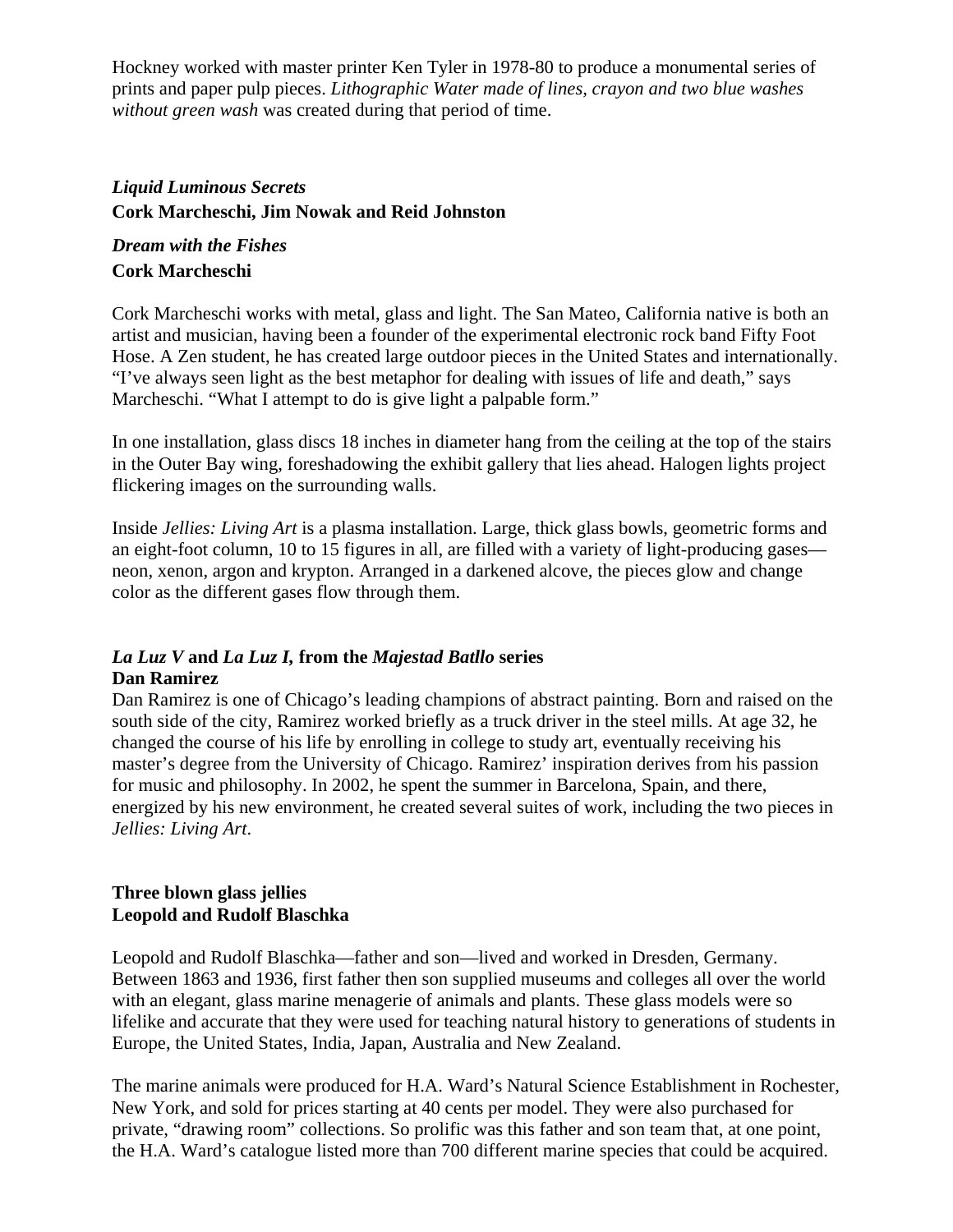The culmination of the Blaschkas' career was the creation of the world-famous "glass flowers" at Harvard University. Today, the Blaschkas' models are prized, not only for their craftsmanship and meticulous attention to detail, but for their exquisite beauty. These rare works reside in museums and private collections all over the world. In *Jellies: Living Art*, three blown glass jellies are mounted in a niche to the side of the alcove where jellies' stinging and feeding are interpreted.

#### *Cnidaria of the Mediterranean* **Ilona Richter From** *Fauna e Flora del Golfo di Napoli*

Ilona Richter is a Hungarian artist who illustrated the *Fauna and Flora of the Bay of Naples*. She graduated from the Institute of Art at Budapest in 1952. Richter was an extremely versatile illustrator who continued to study art and produce a number of fine illustrations for publication. From 1975 to 1990 she worked for the Hungarian Academy producing many botanical illustrations. She retired in 1990 in Budapest.

#### **Twelve prints made from transparencies of the lithographs from** *Art Forms in Nature* **Ernst Haeckel**

Ernst Haeckel was a biologist and an artist in Germany. He produced work during the latter half of the  $19<sup>th</sup>$  century and the first part of the  $20<sup>th</sup>$  century. He was an early proponent of Darwinism, before Darwinism was popularly accepted.

His passion and knowledge of art and science were melded in *Art Forms in Nature*, a beautiful series of lithographs that he published in 1904. Designed to interest the general public and stimulate their curiosity about the natural world, they featured Haeckel's own illustrations of animals, plants and microscopic organisms.

Haeckel felt that science and art represented the highest cultural achievements of humankind two different, but complementary, ways of viewing the world.

#### *Stupid Candy*  **Matt Gray**

Matt Gray's six photographs depict jewel-like portraits of the everyday lollipop. But they're represented in such a way as to enhance the stature of this tasty morsel, making them seem more important. They glisten, glow and give off an internal light much the same way our jellies do. Born in 1969 in Baltimore, Maryland, Gray lives and works in New York City. He is a fine arts graduate of New Mexico State University and Goucher College in Baltimore. His photographs have been exhibited throughout the United States and Europe.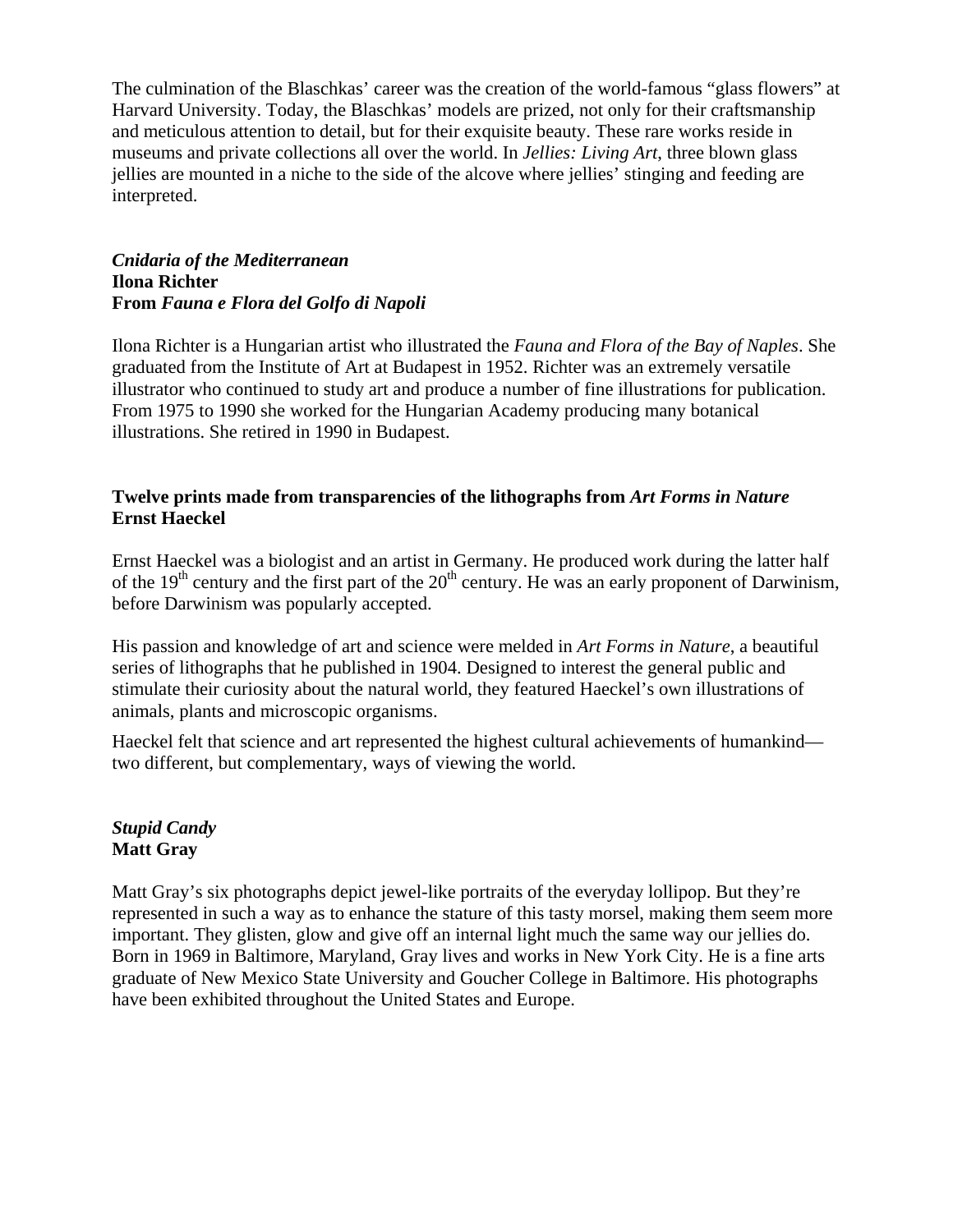#### *Rising Plume* **James Wille Faust**

James Wille Faust's paintings are stylistically modern in their hard-edged geometry, but the roots of his work lie in the simple naturalism of a rural landscape painter. He was born in the 1950s on a farm in Lapel, Indiana. Surrounded by crops and livestock, his childhood years were spent exploring the woods and fields under the magnificent, open, Midwestern sky. Young Faust's awe of nature inspired him to become an artist and formed the developmental basis of his art.

Faust was a natural with technical graphics. Early in his scholastic years, instructors pushed him toward a career as a mechanical designer—a more acceptable pursuit in the Midwestern agricultural economy. Instead, he pursued a fine arts degree at the University of Illinois. After experimenting with Zen, achromatic colors and surrealism, Faust's admiration for 1960s psychedelic art steered him on the path towards his current work.

His body of work is influenced by a psychedelic vision combined with geometrical abstraction fused with his innate love of nature. In 1992, Faust became fascinated with plumes, the subject of his work hanging in *Jellies: Living Art*. Plumes began appearing in his paintings after the oil well fires of the Gulf War. He sees the abstracted plumes in his paintings as symbolic of clouds of smoke, water plumes and even chemical plumes.

#### *Where Have All the Fishes Gone?*  **Roger Brown**

Chicago artist Roger Brown's distinctive paintings are typically characterized by images of people in silhouette, seen through windows inside haunting apartment buildings and grimly lit diners and restaurants. Often there's an atmosphere of mystery; highly symmetrical compositions and liberal use of bright colors.

Born on December 10, 1941, he was raised in Hamilton and Opelika, Alabama, where he grew especially close to his grand and great-grandparents on both sides of the family. Brown's interest in art emerged in grade school; he took art classes from second to ninth grade, and won first prize in a statewide poster competition in tenth grade.

He began his career at the The School of the Art Institute at Chicago. There, he became part of a circle of artists who later became known as the Chicago Imagists. The paintings of Brown and the others in his group differed from the works that then dominated the art world. Their paintings were representational—paintings of real things, as opposed to the geometric abstraction popular at the time.

Updated December 2006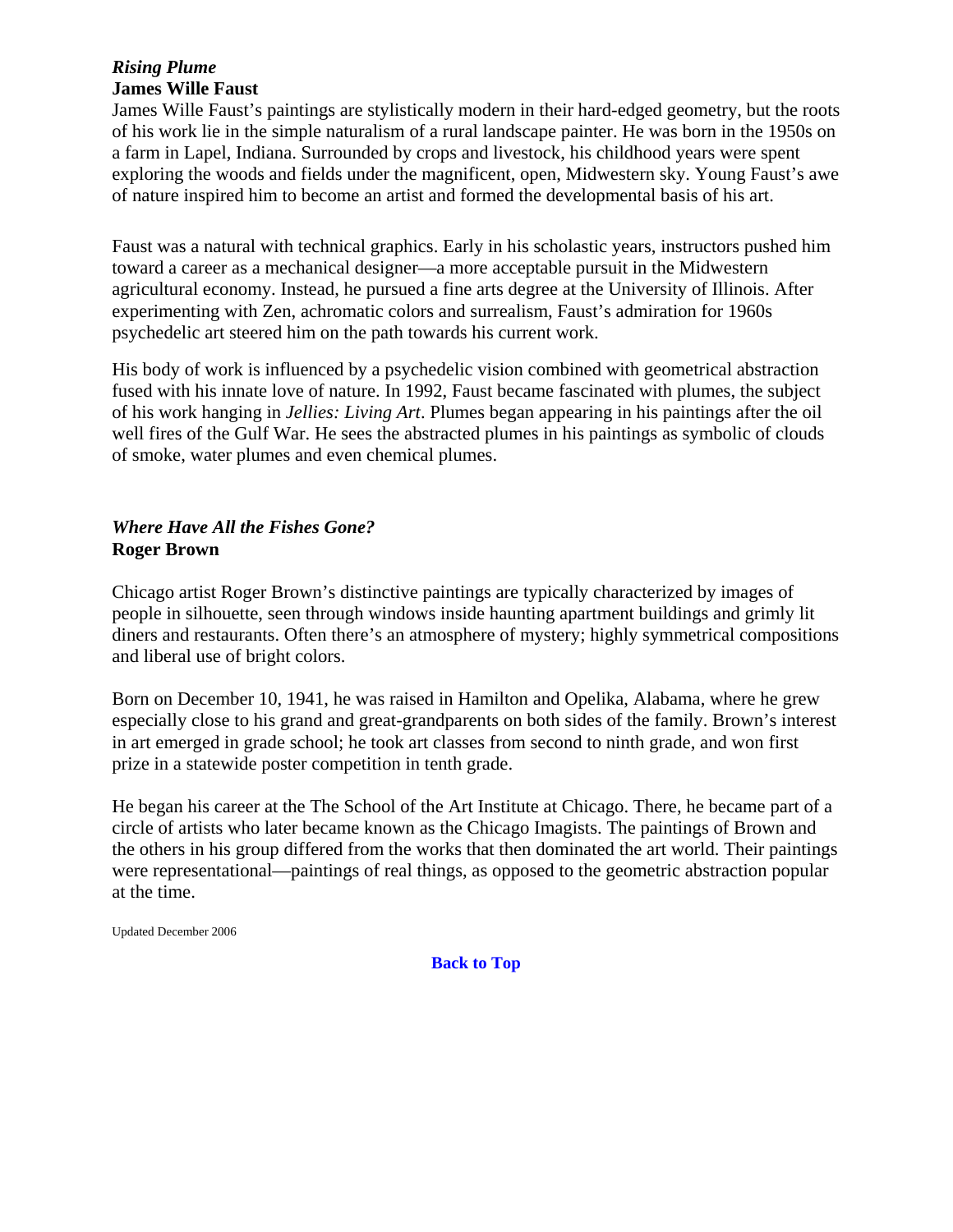## *Jellies: Living Art*  **Gallery Tour**

<span id="page-18-0"></span>*Jellies: Living Art* explores the aesthetic experience of jellies through live displays and works of art in a variety of media. This special exhibition takes visitors on a sensory-rich tour through four different galleries focusing on the beauty and fascination of jelly physiology.

#### **Shape and Size**

Visitors entering the exhibit walk by a large installation by American artist Dale Chihuly. Consisting of individual, layered, blown glass elements, the undulating colors and translucence of this piece sets the tone for the entire exhibit. A wall-size display of live sea nettles introduces visitors to the basic jelly structure, while a video display highlights the incredible variety of jelly species found worldwide and shares some images these graceful animals evoke.

#### Artwork

- Dale Chihuly, installation inspired by the marine environment. Blown glass. 5'3" x 30'.
- David Hockney, *Lithographic Water made of lines, crayon and two blue washes without green wash*. Lithograph, 29 ¾" x 34 ½". © David Hockey/Tylergraphics Ltd.

#### **Rhythm and Movement**

This gallery is a journey into the patterns of jelly propulsion as well as the mechanics of jelly movement. Live displays include the blue jelly, which swims with a staccato-like pulse; the cube-shaped box jelly; and a walk-through swarm of hundreds of moon jellies. A panel of 18 large lava lamps and a video display of images also suggest the drifting, bubbling, swirling movements of jellies.

#### Artwork

- Cork Marcheschi. *Liquid Luminous Secrets.* Neon, xenon, argon, and krypton gas enclosed in glass shapes.  $6' \times 15'$ .
- Dan Ramirez, *La Luz V* and *La Luz I*. Oil on canvas, 71" x 8" and 71" x 24", respectively.

#### **Rhythm and Movement—A Closer Look**

Here visitors get an intimate look at jellies and how they have adapted to survive in their watery environments. Interactive displays examine feeding and stinging behaviors, an interactive display demonstrates a moon jelly's life cycle, and audio stories tell tales of close encounters. Delicate glass jelly models from the early 1900s and more recent scientific illustrations show how scientists have long been fascinated with these amazing creatures. Live animals include the upside-down jelly and a variety of species—including comb jellies, cross jellies, and bell jellies—exhibited on a rotating basis in the "Display of the Month."

#### Artwork

• Leopold and Rudolf and Blaschka, glass models of *Porpita umbella, Tima flavilabris, Eirene viridula*, 5" to 9".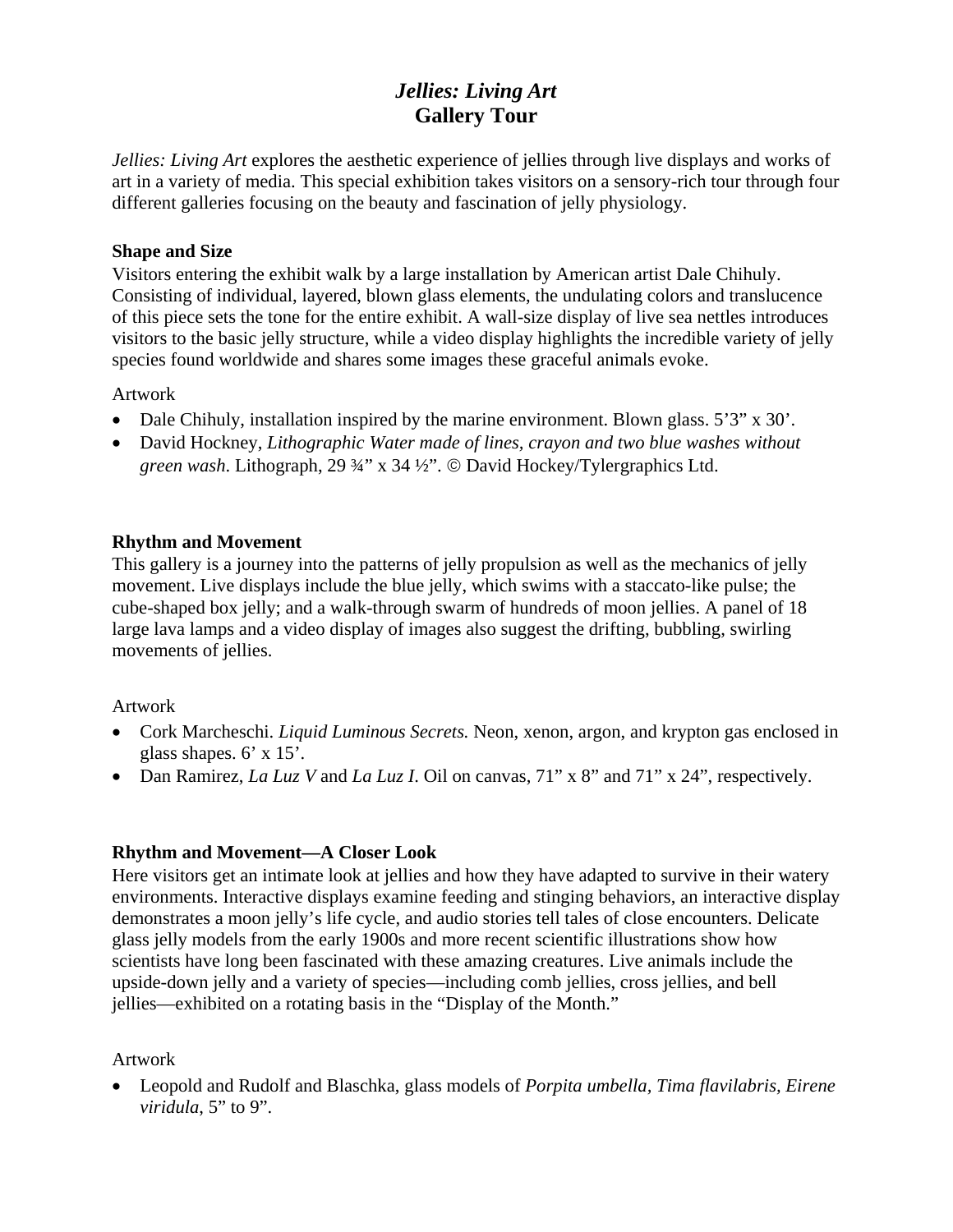• Ilona Richter, *Cnidaria of the Mediterranean*, from *Fauna e Flora del Golfo di Napoli*, by Anita Brinckmann-Voss with color plates by Ilona Richter. Print made from a scientific illustration,  $12$ " x  $16\frac{3}{4}$ ".

#### **Color and Pattern**

Stripes, polka dots, rainbow rows, jewel-like hues—jellies come in a spectacular array of colors and patterns. Here visitors will see spotted jellies, bell jellies, comb jellies and—for the first time in North America—the stunning flower hat jelly. Artwork in this gallery ranges from detailed scientific drawings to vivid modern pieces rich in color and design.

#### *Artwork*

- Ernst Haeckel, 12-piece collection from *Art Forms in Nature*. Lithograph, 17" x 22".
- Matt Gray, *Stupid Candy*. Six color photographs, each 20" x 24".
- James Wille Faust, *Rising Plume*. Oil on canvas, 46" x 36".
- Roger Brown, *Where Have All the Fishes Gone?* Oil on canvas, 72" x 72" x 3".

Updated December 2006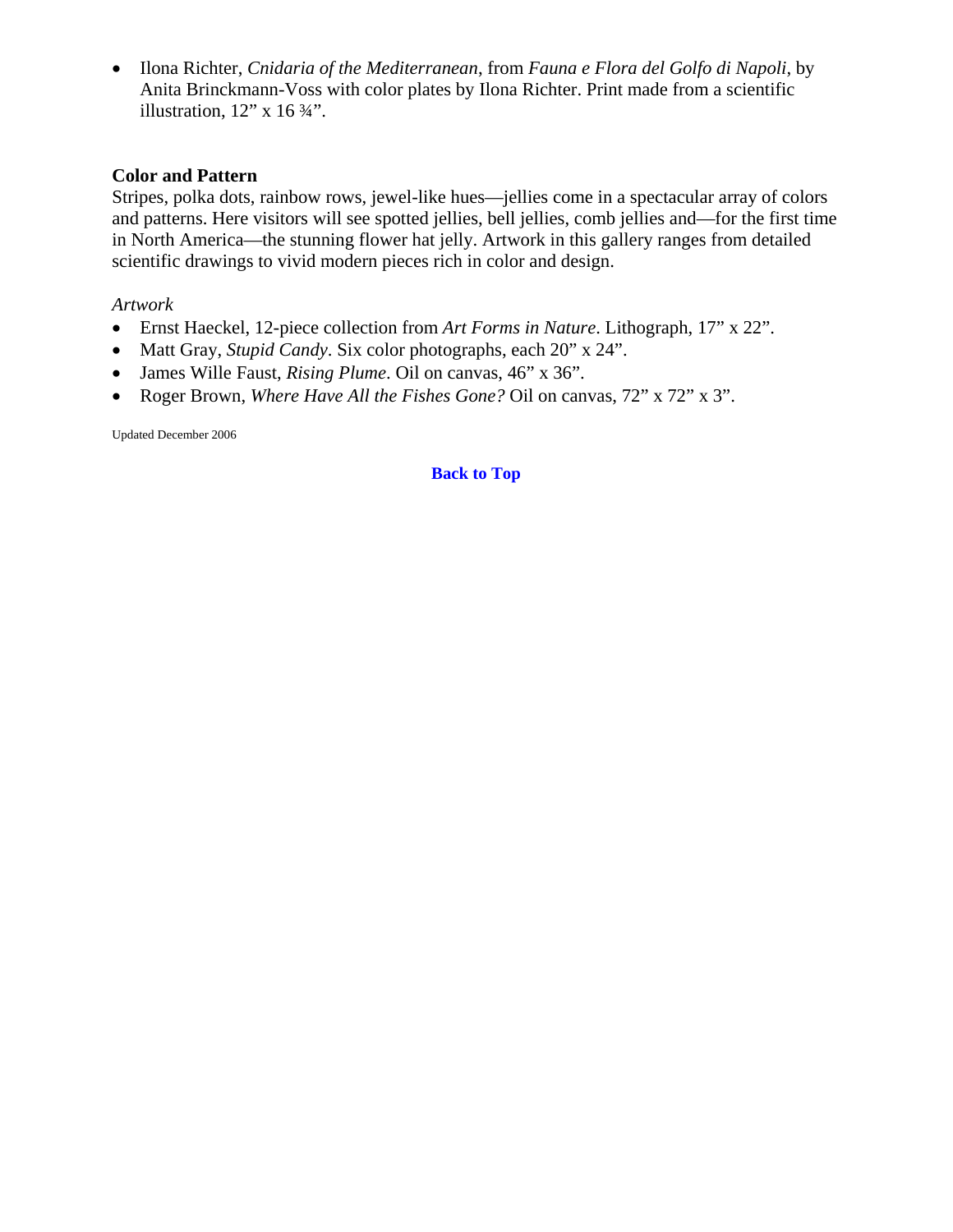## *Jellies: Living Art*  **Exhibit Facts**

<span id="page-20-0"></span>

| What:                               | A special exhibition exploring the aesthetic experience of jellies through live animals,<br>works of art in a variety of media, video and interactive displays and poetry.                                                                                                                                                                                                                                                                                                                                                                                                                                                                                                                                                                                                                                               |
|-------------------------------------|--------------------------------------------------------------------------------------------------------------------------------------------------------------------------------------------------------------------------------------------------------------------------------------------------------------------------------------------------------------------------------------------------------------------------------------------------------------------------------------------------------------------------------------------------------------------------------------------------------------------------------------------------------------------------------------------------------------------------------------------------------------------------------------------------------------------------|
| Where:                              | Monterey Bay Aquarium, 886 Cannery Row, Monterey, California.                                                                                                                                                                                                                                                                                                                                                                                                                                                                                                                                                                                                                                                                                                                                                            |
| When:                               | April 8, 2002 into 2010; 10 a.m. to 6 p.m. daily (closed Christmas Day); 9:30 a.m. to 6<br>p.m. in summer (Memorial Day-Labor Day) and on major holidays.                                                                                                                                                                                                                                                                                                                                                                                                                                                                                                                                                                                                                                                                |
| <b>The</b><br>exhibit:              | A 4,650-square-foot gallery with live displays of domestic and exotic jellies and a<br>collection of artwork in a variety of media. A sensory-rich tour through four different<br>galleries focusing on the beauty and fascination of jelly physiology. Ten live displays,<br>including blue jellies, box jellies, upside-down jellies, a walk-through swarm of moon<br>jellies and—for the first time in North America—the spectacular flower hat jelly, in<br>exhibits ranging from 100 to 5,000 gallons. Artwork by Dale Chihuly, David Hockney,<br>Leopold and Rudolf Blaschka, Ilona Richter, Ernst Haeckel, Matt Gray, Roger Brown,,<br>Cork Marcheschi. Dan Ramirez and James Wille Faust. Cost of the exhibition, including<br>commissions for and loan of artwork, is \$2.85 million. Closes September 1, 2008. |
| What's<br>unique:                   | This exhibit – the most popular ever at the aquarium – represents the first time the<br>aquarium has displayed both artwork and live species together. The aquarium also breaks<br>with tradition of displaying animals in natural-looking habitats. Instead, the aquarium<br>will showcase jellies in ways that emphasize their natural beauty, such as using colored<br>glass beads, black backgrounds and dramatic lighting in the displays. Artwork and video<br>displays evoke the look and movement of jellies.                                                                                                                                                                                                                                                                                                    |
| <b>Admission:</b>                   | Included with aquarium admission (2007 rates): \$24.95 adult; \$22.95 senior (over 65)<br>and student (13-17 or college ID); $$15.95$ child (3-12) and disabled. Children under 3<br>admitted free. Group rates available with advance booking for parties of 20 or more.                                                                                                                                                                                                                                                                                                                                                                                                                                                                                                                                                |
| Parking/<br>shuttle<br>service:     | Parking in Cannery Row parking garage three blocks away. (Passenger drop-off in front<br>of aquarium.) The free WAVE visitor shuttle links the aquarium with downtown<br>Monterey waterfront destinations daily during peak summer season (Memorial Day to<br>Labor Day).                                                                                                                                                                                                                                                                                                                                                                                                                                                                                                                                                |
| Information/<br>advance<br>tickets: | General information, (831) 648-4888, or online at www.montereybayaquarium.org. For<br>advance tickets inside California, call the aquarium at 1-800-757-3737; outside California<br>call (831) 648-4888. Order online at www.montereybayaquarium.org; at all Northern<br>California Tickets.com outlets or by phone at 800-225-2277. Local hotels also sell<br>advance tickets to their guests.                                                                                                                                                                                                                                                                                                                                                                                                                          |

Updated December 2006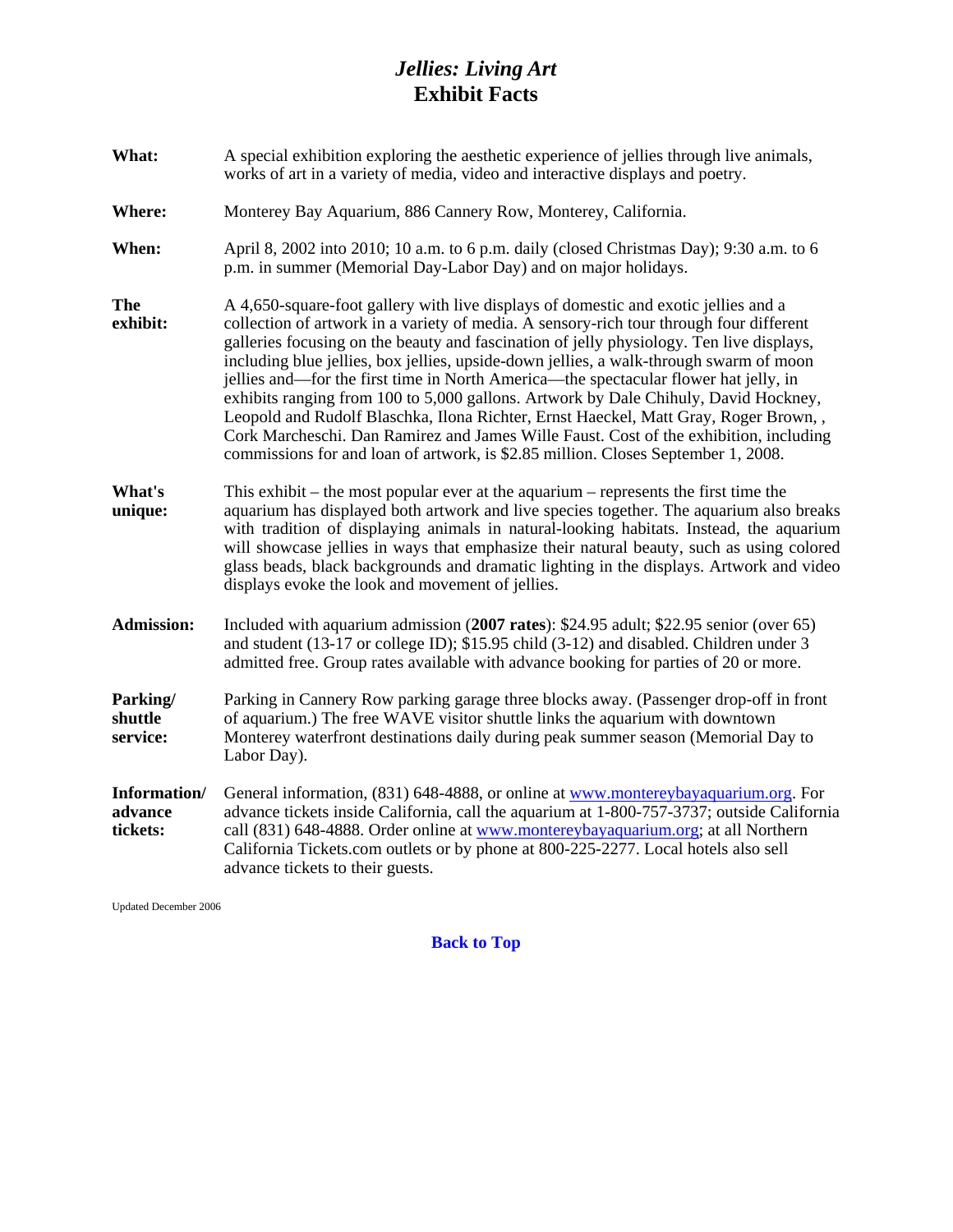## *Jellies: Living Art*  **Fun Facts**

- <span id="page-21-0"></span>• Jellies have been on Earth for over 650 million years—before sharks and even dinosaurs. Scientists have found impressions of jellies embedded in stone millions of years old. So many were found from the Ediacaran Era (570 million years ago) that it's referred to as the "Age of Jellyfish."
- Spotted comb jellies (*Leucothea pulchra*), considered one of the most beautiful and complex of all comb jellies, are so fragile that the slightest touch can cause them to shatter.
- Jellies have no head, heart, brain, bones, cartilage, or real eyes. Yet they're among the major predators in the ocean, the largest habitat on Earth. Their tentacles carry stinging cells that are among the most complicated found anywhere in the animal kingdom.
- A group of jellies is called a swarm or a smack.
- A colony of polyps—part of the jelly life cycle—can create thousands of baby jellies in just a few days.
- The sea wasp, a type of box jelly, is probably the deadliest animal in the ocean—more dangerous to humans than any shark. People have died within three minutes of being stung. To guard against a sea wasp's potent toxins, Australian lifeguards cover their bodies with pantyhose when rescuing swimmers.
- Some jellies are considered a gourmet treat in Asian countries. To make them edible, the stinging tentacles are removed and the jellies are dried and salted. Their texture is reportedly crispy, yet elastic. Maybe that's why a popular dish in China using dried jellies is called a "Rubber Band Salad."
- Jellies belong to the phylum, or group of animals, known as Cnidaria (ny-daria), which means "stinging thread." Scientists call the adult form of jellies "medusae" after the mythological Medusa, a dangerous snake-haired woman whose horrifying looks paralyzed humans on sight, changing them into stone.
- Using a fluorescent protein from the crystal jelly (*Aequorea victoria*), French scientists in 2000 created a rabbit named Alba that glowed green under ultraviolet light. The scientists modified the gene to double its glowing properties.
- Fluorescent jelly genes have also been used to tag certain genes or proteins. When the protein is active, scientists can detect its fluorescence under a black light. Scientists use this process to gauge the effectiveness of potential drugs on the body without using surgery.
- With its tentacles fully stretched, the Arctic lion's mane jelly is one of the longest animals on Earth. Its bell can grow to about eight feet in diameter, its tentacles over 100 feet long. That's longer than the 90-foot blue whale, but shorter than the 130 feet a giant siphonophore—a jelly relative—can reach in size.
- The Arctic lion's mane jelly also has a very toxic sting, although reports of human fatalities are few. This species is the killer in a Sherlock Holmes mystery in which a man is found dying, covered in horrible red lines as though he was flogged with an iron whip. His last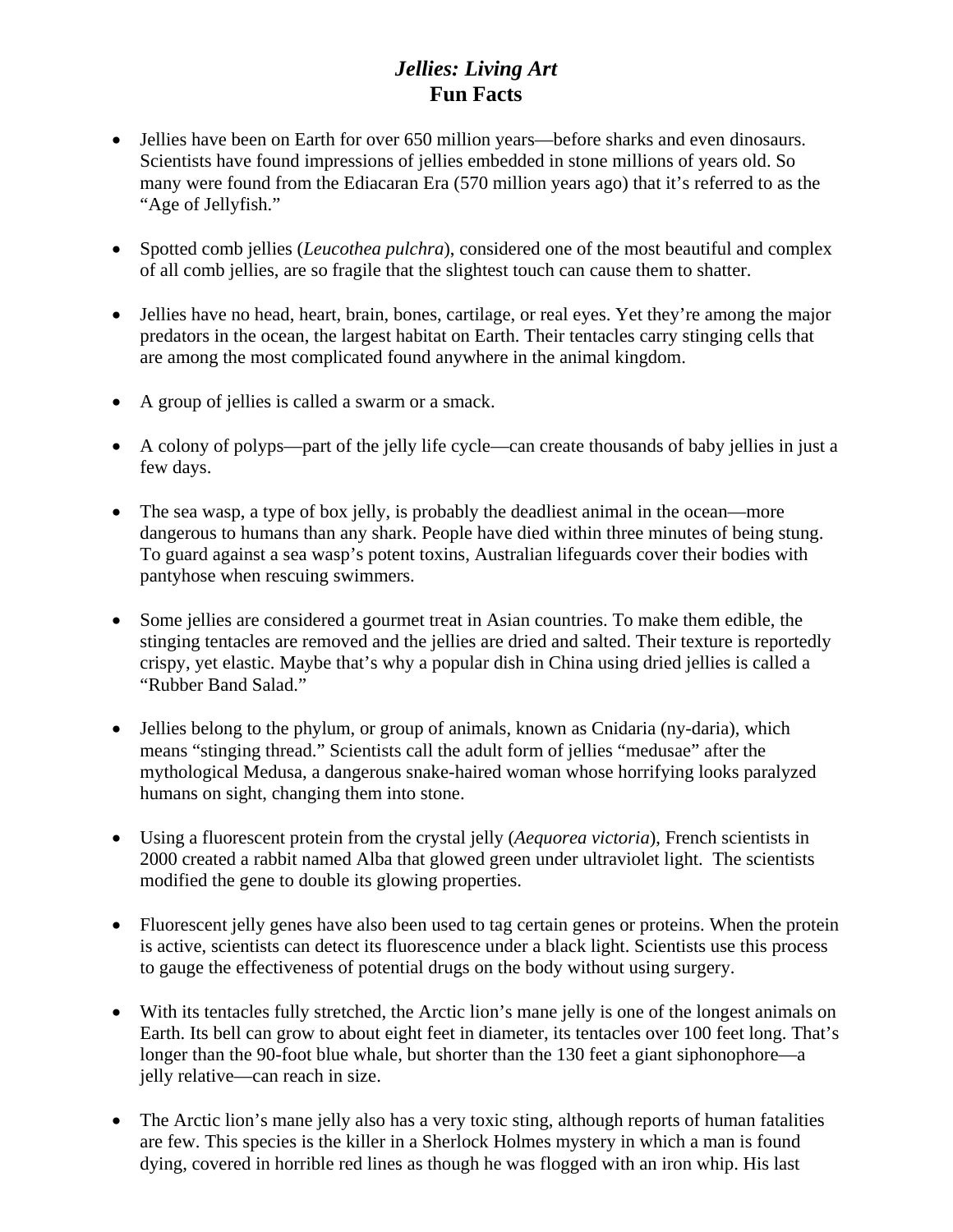words are "the lion's mane." Holmes eventually solves the mystery when he sees a tawnycolored jelly in a tidepool and shouts, "Cyanea! Behold the Lion's Mane!"

- Jellies are 95 percent water. Humans are 65 percent water.
- Nearly 2,500 moon jelly polyps and ephyrae—two early stages in the jelly life cycle—went into orbit aboard the space shuttle *Columbia* in May 1991. Scientists monitored the development of the jellies' balance organs in a weightless environment to contribute to the knowledge of human calcium loss in space.
- The most infamous jelly is probably the Portuguese man-of-war, with its pink and blue gasfilled float and extended tentacles (up to 100 feet long), each with over 2,000 stinging cells per inch. It's among the most dangerous jelly to humans. But loggerhead turtles seem to be immune to the stinging cells. They easily push the tentacles out of the way to feast on the floats, seemingly growing intoxicated as they do.
- A jelly swarm and a jelly bloom are two different things. A swarm occurs when strong winds or currents bring large groups of jellies together. Swarms of by-the-wind sailors (*Velella velella*) are sometimes so large and closely packed that they've been mistaken for oil spills. A bloom is the result of increased reproductive activity, possibly caused by plankton blooms that could indicate an ecosystem out of balance.
- Some jellies migrate long distances in search of food. Some travel up to 3,600 feet a day, which is the equivalent of a person walking 33 miles.
- A jelly can grow or shrink according to the available food supply. If the cupboard is bare, jellies can "de-grow," shrinking in size so they need less food. They can re-grow again when food is more plentiful.
- Jellies are a main food source for sea turtles and ocean sunfish, and they're also eaten by sea birds and many other fishes. Unfortunately, so are inedible jelly look-alikes—plastic bags and other plastic trash. Thousands of jelly eaters die each year when they swallow indigestible wads of plastic.

Updated: January 2003